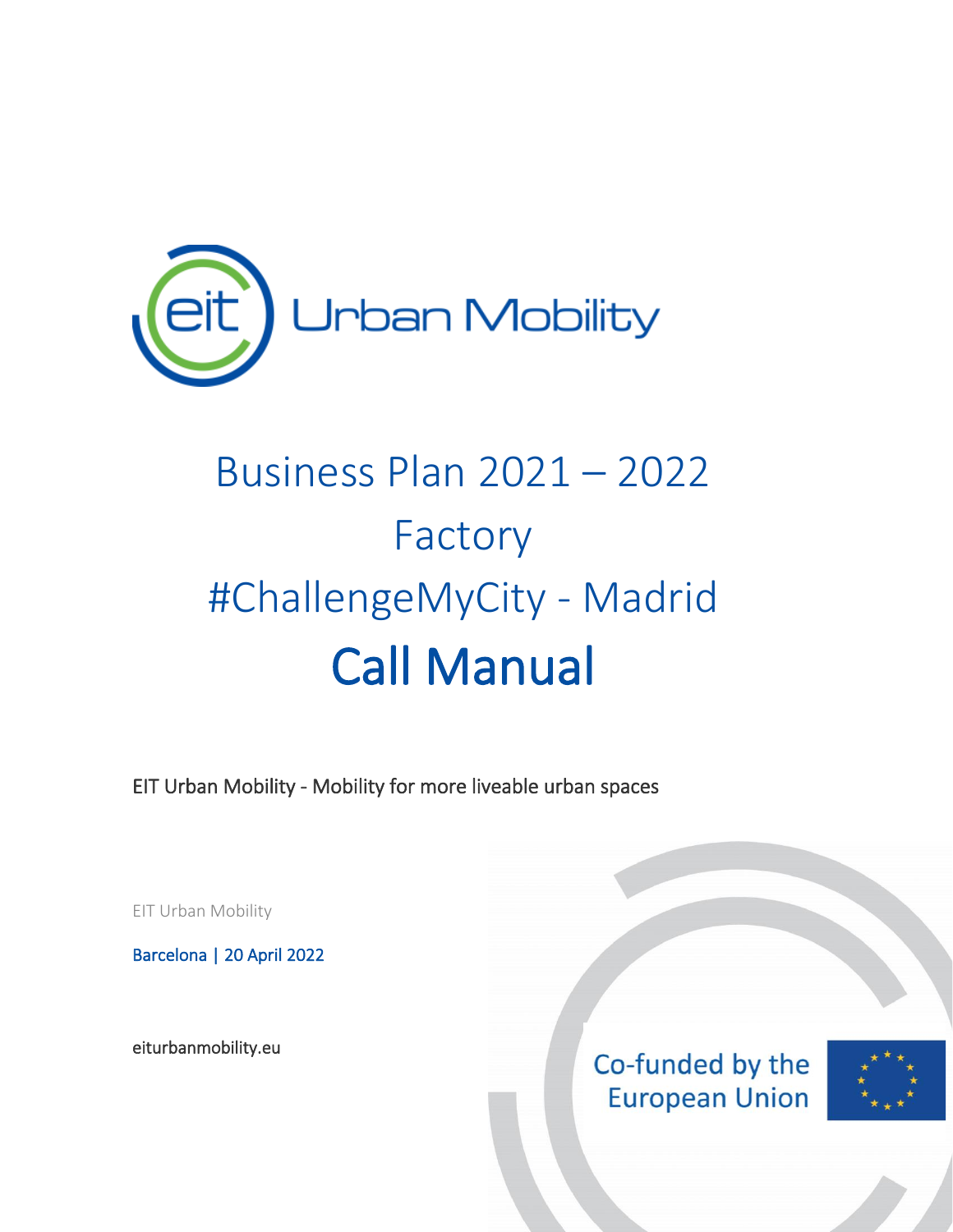



| 1.   |         |  |  |  |
|------|---------|--|--|--|
| 2.   |         |  |  |  |
| 2.1  |         |  |  |  |
|      |         |  |  |  |
|      |         |  |  |  |
| 2.2  |         |  |  |  |
| 2.3. |         |  |  |  |
| 3    |         |  |  |  |
| 3.1  |         |  |  |  |
| 3.2  |         |  |  |  |
|      |         |  |  |  |
|      | 3.2.1.1 |  |  |  |
|      | 3.2.1.3 |  |  |  |
|      |         |  |  |  |
|      | 3.2.2.1 |  |  |  |
|      | 3.2.2.3 |  |  |  |
|      |         |  |  |  |
|      | 3.2.3.1 |  |  |  |
|      | 3.2.3.3 |  |  |  |
| 3.3  |         |  |  |  |
| 3.4  |         |  |  |  |
| 3.5  |         |  |  |  |
| 3.6  |         |  |  |  |
| 3.7  |         |  |  |  |
|      |         |  |  |  |
|      |         |  |  |  |
|      |         |  |  |  |
| 3.8  |         |  |  |  |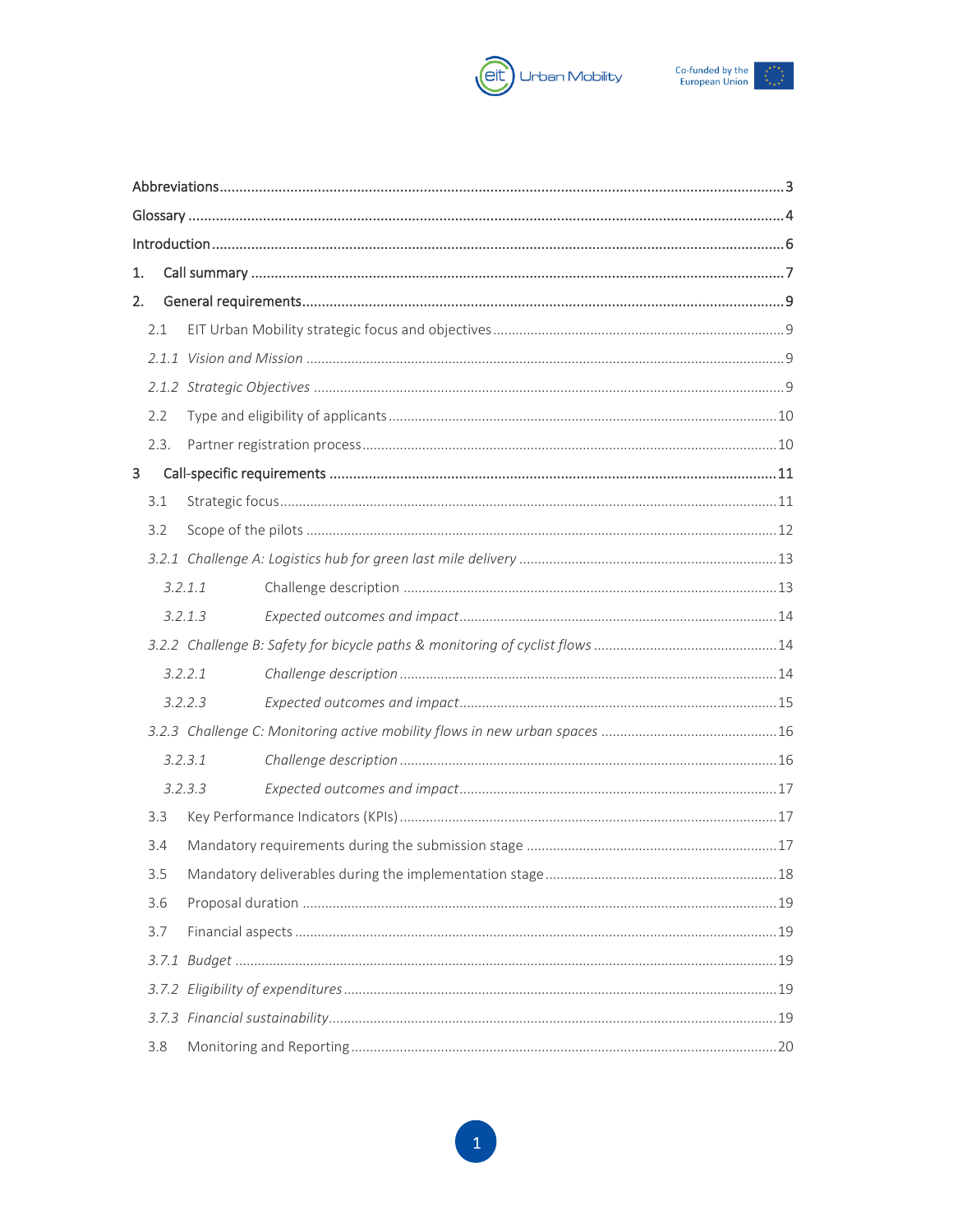



|    | 3.9 |  |
|----|-----|--|
| 4  |     |  |
|    | 4.1 |  |
|    |     |  |
|    |     |  |
|    |     |  |
|    | 4.2 |  |
|    |     |  |
|    |     |  |
| 5. |     |  |
|    | 5.1 |  |
|    | 5.2 |  |
|    |     |  |
|    |     |  |
|    |     |  |
|    |     |  |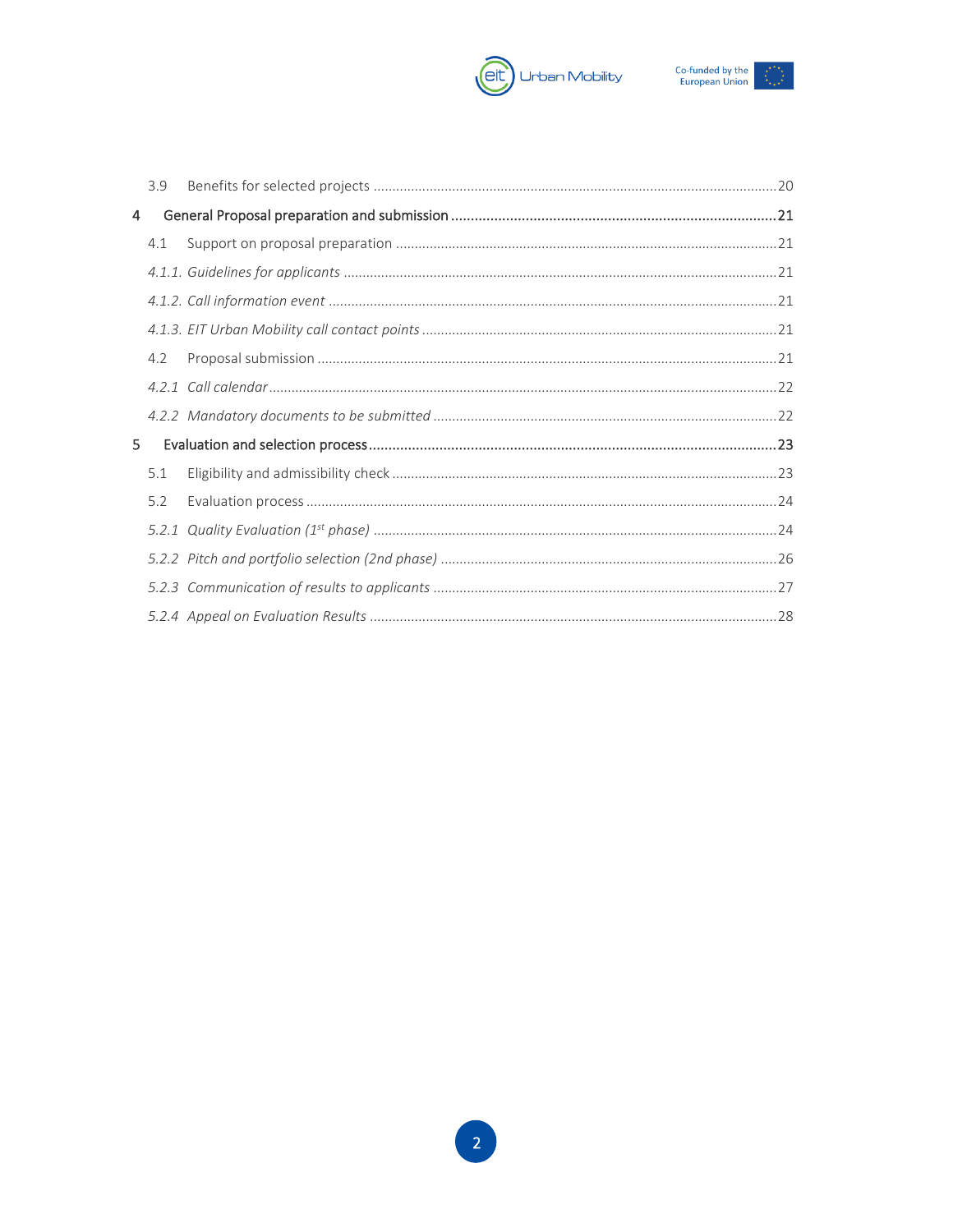



# <span id="page-3-0"></span>Abbreviations

| <b>BP</b>    | <b>Business Plan</b>                  |  |
|--------------|---------------------------------------|--|
| <b>CfP</b>   | Call for Proposals                    |  |
| EEE          | External Expert Evaluator             |  |
| <b>FSM</b>   | Financial Sustainability Mechanism    |  |
| <b>IER</b>   | Individual Evaluation Report          |  |
| <b>KAVAs</b> | KIC Added Value Activities            |  |
| <b>KIC</b>   | Knowledge and Innovation Community    |  |
| <b>KPIs</b>  | Key Performance Indicators            |  |
| <b>LEAR</b>  | Legal Entity Appointed Representative |  |
| <b>MGA</b>   | Model Grant Agreement                 |  |
| MT           | Management Team                       |  |
| <b>PMO</b>   | Programme Management Office           |  |
| <b>SA</b>    | Strategic Agenda                      |  |
| <b>SER</b>   | <b>Summary Evaluation Report</b>      |  |
| SO.          | <b>Strategic Objectives</b>           |  |
| TA           | Thematic Areas                        |  |

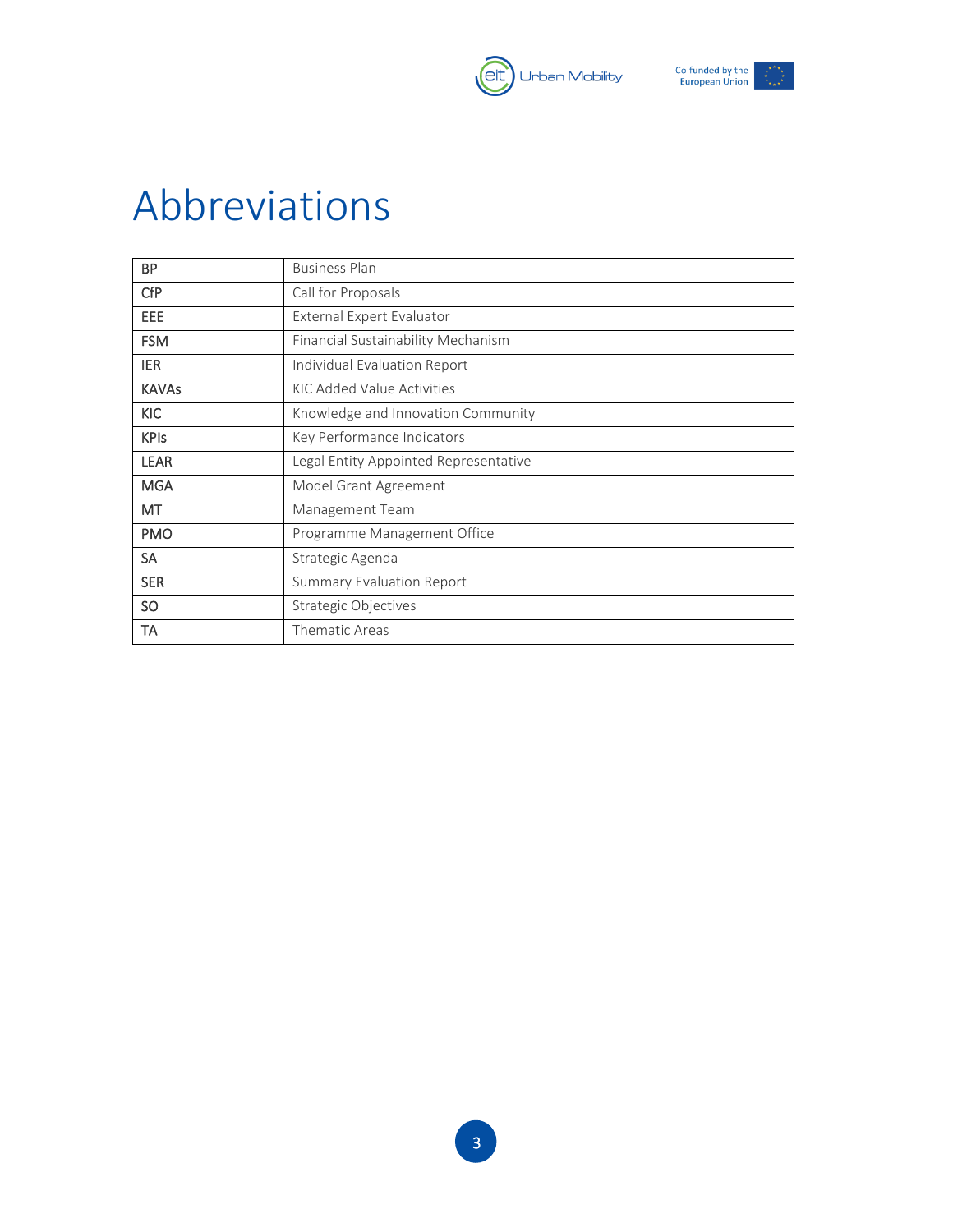



# <span id="page-4-0"></span>Glossary

| <b>Activity Leader</b>    | The Activity Leader is the person nominated for each project as the main contact         |  |  |
|---------------------------|------------------------------------------------------------------------------------------|--|--|
|                           | point between the entities involved in the project and the EIT Urban Mobility. This      |  |  |
|                           | person belongs to the Partner Lead of the project.                                       |  |  |
|                           | The Activity Leader can nominate or revoke an unlimited number of contacts from          |  |  |
|                           | the entities involved in the project.                                                    |  |  |
| <b>Call for Proposals</b> | The call is the instrument used to allocate granting funding by EIT Urban Mobility to    |  |  |
|                           | individuals, consortia and third parties to support the deployment and development       |  |  |
|                           | of the Strategic Agenda through activities. EIT Urban Mobility uses two types of         |  |  |
|                           | calls: (1) general call to outline the corresponding Business Plan (BP). This type of    |  |  |
|                           | call involves all Thematic Areas of EIT Urban Mobility (before the year of BP            |  |  |
|                           | implementation) and (2) small or specific call, normally involving only one Thematic     |  |  |
|                           | Area which aim to complete or balance the portfolio outlined in the respective BP        |  |  |
|                           | through the allocation of non-committed budget of the BP (placeholders) or the           |  |  |
|                           | allocation of additional funding not initially included in the respective BP (during the |  |  |
|                           | year of the BP implementation)                                                           |  |  |
| Call report               | Document prepared by the call coordinator summarising the results of the call and        |  |  |
|                           | its most important outputs, including the evaluation results list.                       |  |  |
| Deliverable               | Deliverables are outputs (e.g., building block of the project information or data        |  |  |
|                           | mapping, a design report, a technical diagram, an infrastructure or component list,      |  |  |
|                           | or a software release, upon which the end product/solution or service depends) that      |  |  |
|                           | must be produced during the project lifecycle.                                           |  |  |
| <b>Evaluation Report</b>  | A report is written covering all proposals and the process behind the individual         |  |  |
|                           | evaluation results and from committee discussion (an evaluation panel comprising         |  |  |
|                           | EEEs and a rapporteur) that is forwarded to the EIT Urban Mobility Management            |  |  |
|                           | Team.                                                                                    |  |  |
| <b>Evaluation results</b> | List of proposals in order of scoring, based on the evaluation process results.          |  |  |
| list                      |                                                                                          |  |  |
| Knowledge                 | EIT Urban Mobility aims to gather close-knit partnerships of European education,         |  |  |
| triangle                  | research and business entities (knowledge triangle) and also involves cities, either in  |  |  |
| integration               | the composition of the KAVAs partnerships or in the expected impact of the KAVAs         |  |  |
|                           | results.                                                                                 |  |  |
| Lead Applicant            | The Lead Applicant is the main responsible person from the Lead Partner entity and       |  |  |
|                           | is the main contact point for EIT Urban Mobility for a particular grant.                 |  |  |
|                           | The Lead Partner is the lead entity who has the final responsibility for creating and    |  |  |
| <b>Lead Partner</b>       | submitting the project proposal and who is the main contact point for EIT Urban          |  |  |
|                           | Mobility for a particular grant.                                                         |  |  |
| Milestone                 | Control points to chart progress. They may correspond to the completion of a key         |  |  |
|                           | deliverable that allows the next phase of the work to begin.                             |  |  |

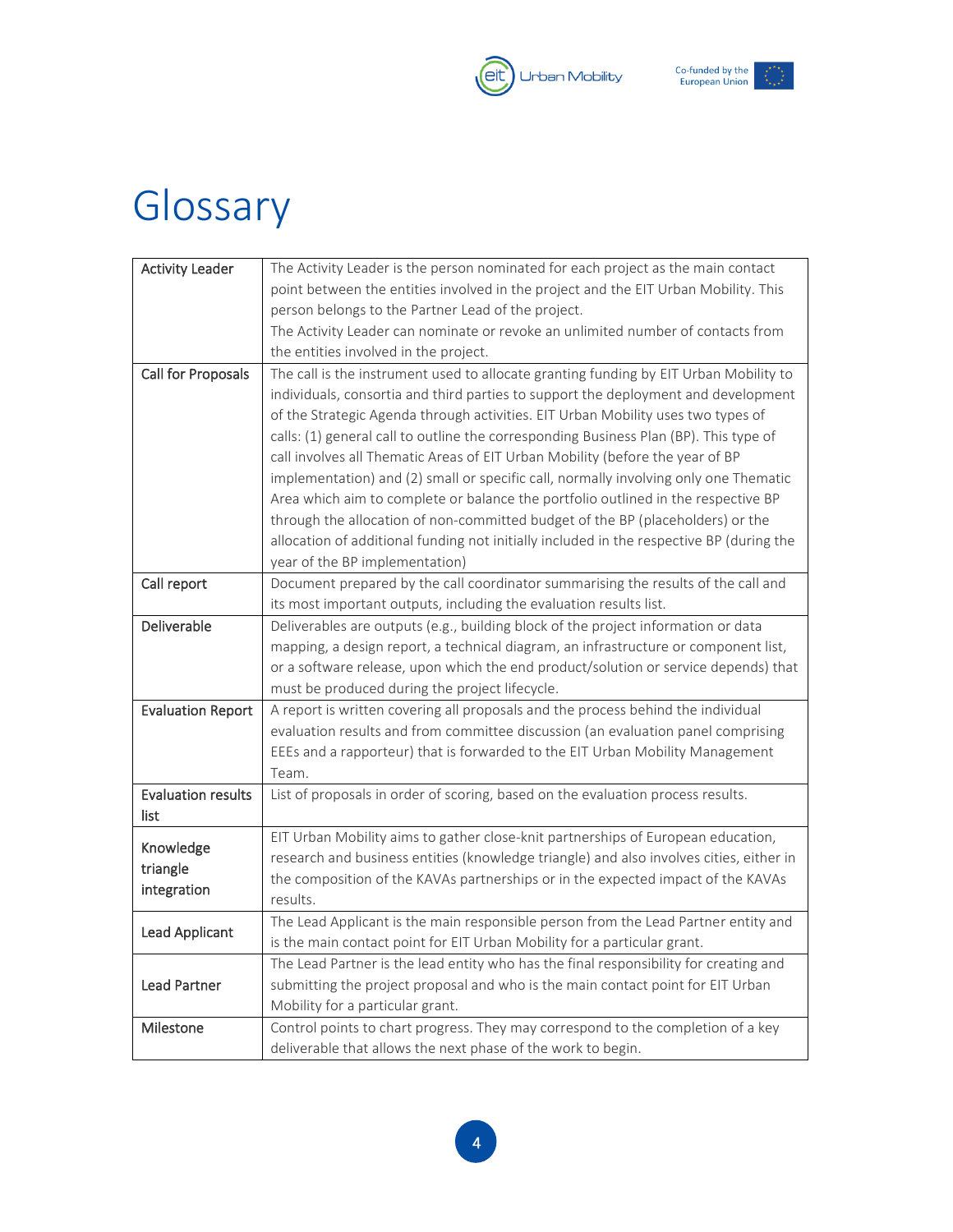



| Model Grant<br>Model Grant Agreement is used in Horizon Europe and is replacing the specific grant   |                                                                                      |
|------------------------------------------------------------------------------------------------------|--------------------------------------------------------------------------------------|
| Agreement                                                                                            | agreement used in H2020.                                                             |
| The Selection Committee is responsible for the selection of shortlisted proposals<br>Selection       |                                                                                      |
| and the definition of requirements for the inclusion of selected proposals in the final<br>Committee |                                                                                      |
| portfolio of projects/KAVAs. The Selection Committee is composed of the CEO, COO                     |                                                                                      |
|                                                                                                      | and at least 3 Thematic Leads. The Selection Committee bases its discussion and      |
|                                                                                                      | debate around the SERs provided with the Call Report.                                |
| Single-point-of-                                                                                     | A person serving as the focal point who may raise key issues directly with EIT Urban |
| Mobility. All organisations registering in the e-Submission system PLAZA must name<br>contact        |                                                                                      |
|                                                                                                      | a Single-Point-of-Contact.                                                           |
| Summary                                                                                              | All the written external evaluations are discussed in a consensus meeting where the  |
| Evaluation                                                                                           | points of scoring, convergence and divergence are discussed and debated.             |
| Report                                                                                               | Thereafter, a single and final Summary Evaluation Report is made summarising the     |
|                                                                                                      | strengths, weaknesses, risks, commercial and social value of a proposal.             |
| Ranking list                                                                                         | Ranking of proposals selected for funding by the EIT Urban Mobility Selection        |
|                                                                                                      | Committee.                                                                           |
| <b>Thematic Lead</b>                                                                                 | Director and/or relevant Head who is actively involved in content development of     |
|                                                                                                      | any of the following areas: Academy, Innovation, Business Creation, City Club and    |
|                                                                                                      | Citizen Engagement, Factory and RIS.                                                 |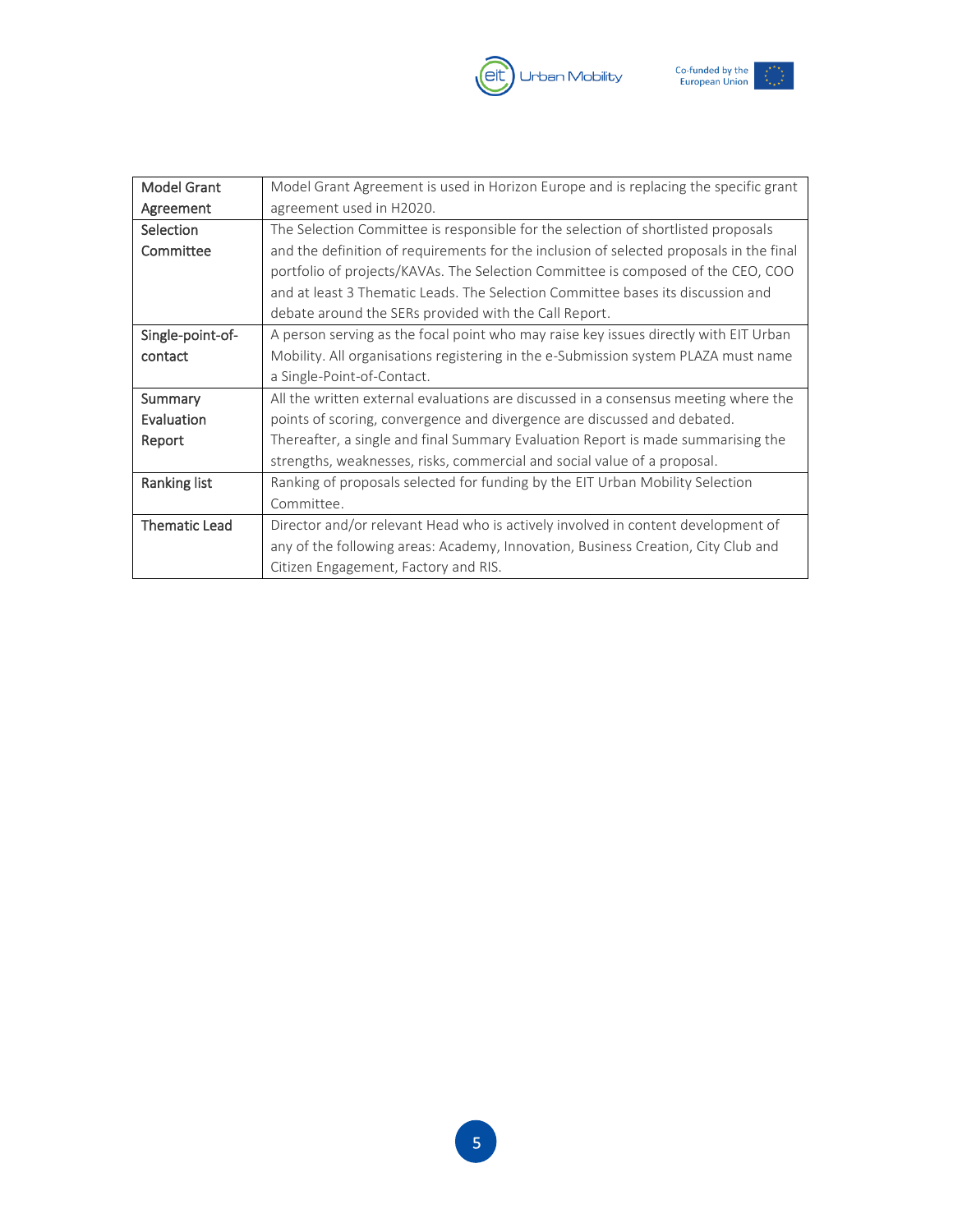



# <span id="page-6-0"></span>Introduction

Urban Mobility went through unexpected and momentous changes in 2020 and 2021. COVID-19 ripped through our nations and cities bringing individual, community and societal upheaval and turmoil. Density and proximity, the very two things that make our cities the economic, cultural, intellectual, political, and innovative beating hearts of our society, were also the weakest points when faced with a new and deadly threat.

Wise medical advice led to lockdowns that inevitably saved millions of lives while freezing personal mobility. Who we are today, how we relate to each other, and how we perceive and move around our cities is evolving as a consequence of that and is an opportunity for change that must be seized. EIT Urban Mobility was privileged to play a small role in Covid response initiatives. Inclusive logistics projects protecting the elderly and vulnerable were rolled out in Budapest, touching thousands. New ruggedised rickshaws were designed for people with disabilities and reduced mobility in the hilly cities of Bergamo and Bilbao. As road space was taken back for public space, citizens in 5 cities were able to design and manufacture their street furniture for their own public spaces. New nanotech sprays covered the surfaces of our buses and metros to ensure essential workers came home safely.

It has been an unforgettable couple of years that have shaped our thinking on where EIT Urban Mobility needs to go. We learned we could move fast and innovate at pace. We learned that the right thinkers and doers are out there – they just need to be found. We learned that innovation can be financially beneficial and contribute to sustainable growth.

In 2022, we want to provide momentum and support innovators further into the early stages of market uptake, and simultaneously help cities address their sustainability challenges in mobility with innovative approaches. Reducing the time-to-market of successfully piloted innovations and overcoming market-entry barriers is at the core of the objectives of this call for solutions. The post-covid urban mobility landscape leaves us limited time to reach our collective 2030 goals, and a true decade of action is needed to implement change in cities.

We look forward to receiving your applications!

Maria Tsavachidis

CEO

EIT Urban Mobility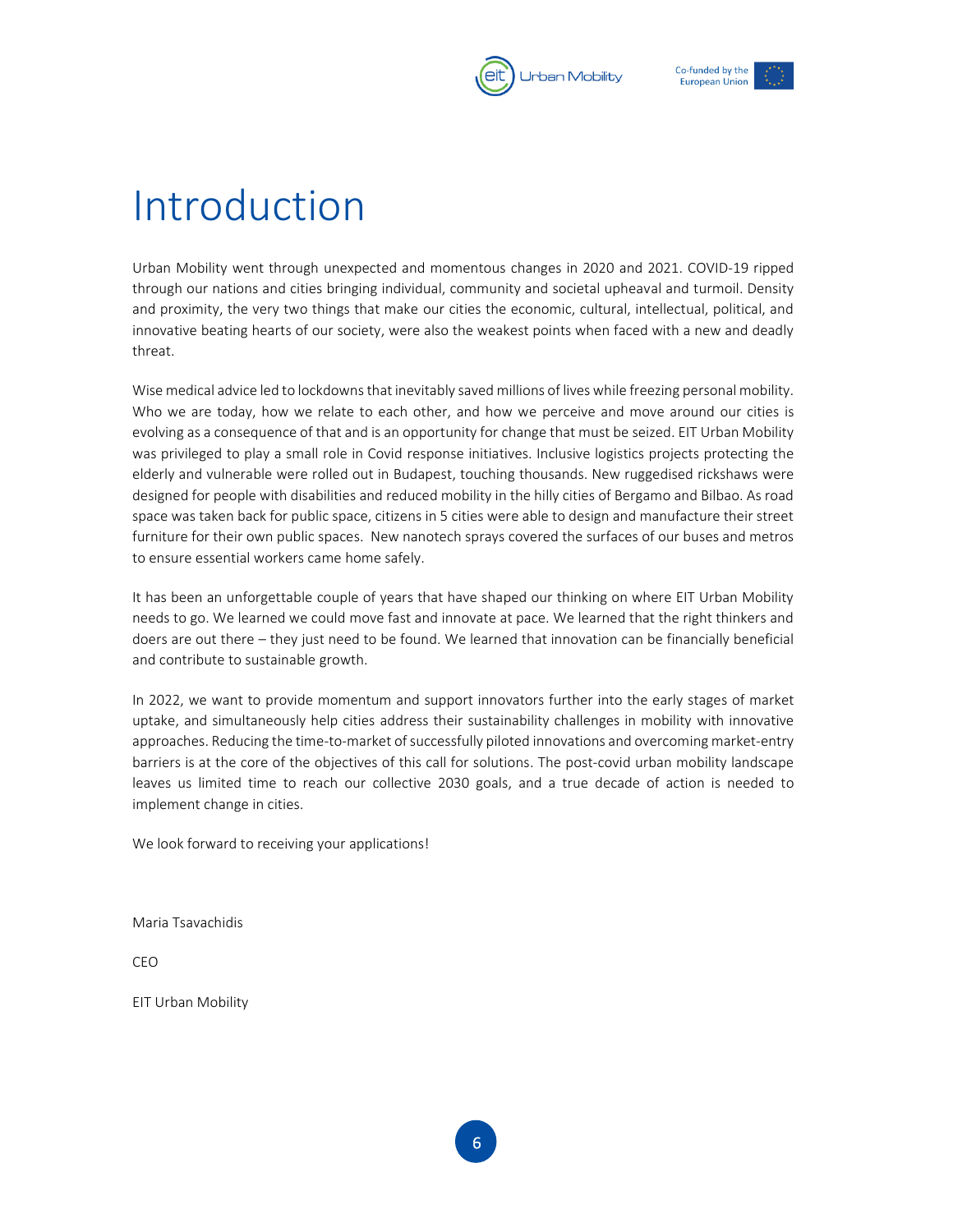



# <span id="page-7-0"></span>1. Call summary

Disclaimer: this document provides the applicants with detailed information on the #ChallengeMyCity Madrid Call for proposals for the EIT Urban Mobility Business Plan 2021-2022. The information given could be subject to revision according to new potential requirements requested by EIT.

| Call for Proposals for Factory for #ChallengeMyCity Madrid: Main Features |                                                                                                                                                                                                                                                                                                                                                                                                                                                                                                                                                                               |  |  |
|---------------------------------------------------------------------------|-------------------------------------------------------------------------------------------------------------------------------------------------------------------------------------------------------------------------------------------------------------------------------------------------------------------------------------------------------------------------------------------------------------------------------------------------------------------------------------------------------------------------------------------------------------------------------|--|--|
| Dates                                                                     | Call opening: 20 April 2022<br>Call closing: 20 June 2022 at 17:00 CEST<br>$\bullet$<br>Eligibility and admissibility check: End of June 2022<br>$\bullet$<br>Evaluation of proposals: July 2022<br>$\bullet$<br>Communication of results: End of July - Beginning of August 2022<br>$\bullet$                                                                                                                                                                                                                                                                                |  |  |
| <b>Total EIT funding</b><br>allocated to this call                        | Up to 160,000 EUR                                                                                                                                                                                                                                                                                                                                                                                                                                                                                                                                                             |  |  |
| <b>Total EIT funding</b><br>allocation per challenge                      | Challenge A: Up to 60,000 EUR<br>Challenge B: Up to 50,000 EUR<br>Challenge C: Up to 50,000 EUR                                                                                                                                                                                                                                                                                                                                                                                                                                                                               |  |  |
| Link to the submission<br>portal                                          | The PLAZA platform will be available from 20 April 2022                                                                                                                                                                                                                                                                                                                                                                                                                                                                                                                       |  |  |
| List of documents to be<br>submitted                                      | Application form (available on the website)<br>$\bullet$<br>At least one letter of recommendation from the city or client where a<br>$\bullet$<br>prior pilot was carried out<br>The SME registration certificate<br>$\bullet$<br>The Pitch Deck<br>$\bullet$                                                                                                                                                                                                                                                                                                                 |  |  |
| List of documents to take<br>into consideration                           | Call Manual 2021-2022 Factory #ChallengeMyCity<br>$\bullet$<br>EIT Urban Mobility Strategic Agenda 2021-2027<br>$\bullet$<br>List of KPIs for Factory<br>$\bullet$<br><b>Guidelines for Applicants</b><br>$\bullet$<br>Eligibility of expenditures<br>$\bullet$<br>Appeal procedure<br>$\bullet$<br>Activity implementation Handbook for subgrantees (Available soon)<br>$\bullet$<br>Horizon Europe Model Grant Agreement                                                                                                                                                    |  |  |
| Short summary of the<br>topics to be addressed                            | #ChallengeMyCity Madrid<br>The #ChallengeMyCity call provides innovative mobility solutions with the<br>opportunity to perform a pilot in a city's urban environment in real<br>conditions. The challenges of this call are located in the city of Madrid<br>(Spain). EIT Urban Mobility and Madrid City Council have developed 3<br>mobility challenges that need to be addressed and Madrid will be hosting<br>the pilots to tackle these challenges. During the implementation of the<br>activities, the pilots will take place in parallel. The pilot implementation will |  |  |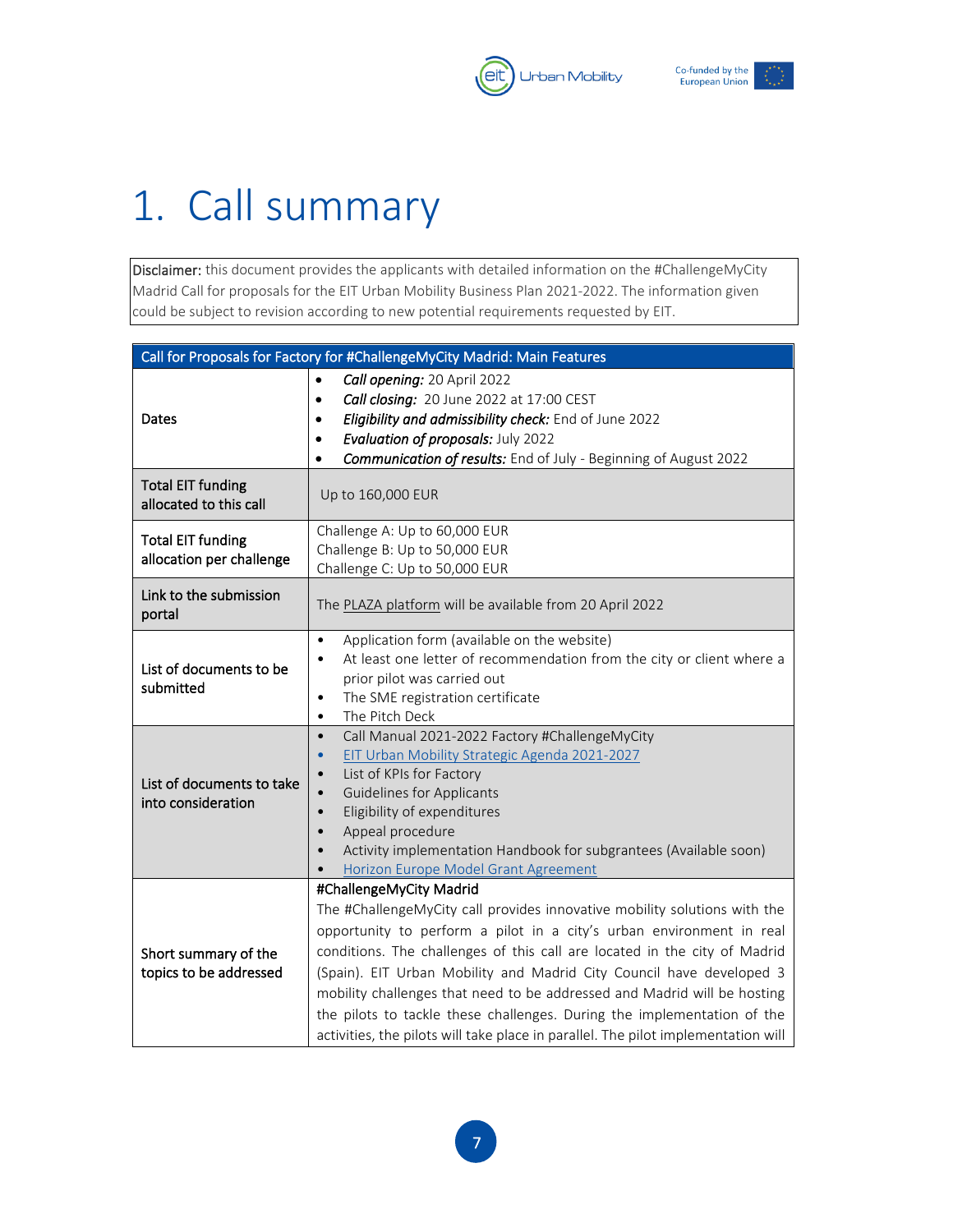



|                     | be co-funded by EIT Urban Mobility and administratively supported by the<br>city (and public service providers, where applicable). The impact of the |
|---------------------|------------------------------------------------------------------------------------------------------------------------------------------------------|
|                     | pilots will be evaluated to assess the potential success of a long-term                                                                              |
|                     | implementation of the tested solutions.                                                                                                              |
|                     | For the <b>Quality evaluation</b> :                                                                                                                  |
|                     | Three External Expert Evaluators (EEEs) and two internal evaluation experts                                                                          |
|                     | will assess the team capability, impact, excellence, and the implementation                                                                          |
| Evaluation criteria | of the proposals.                                                                                                                                    |
|                     | For the <b>Pitch</b> :                                                                                                                               |
|                     | The Selection Committee members will assess the quality of the pitch                                                                                 |
|                     | presentation that includes compliance with the financial sustainability                                                                              |
|                     | principles and knowledge triangle integration.                                                                                                       |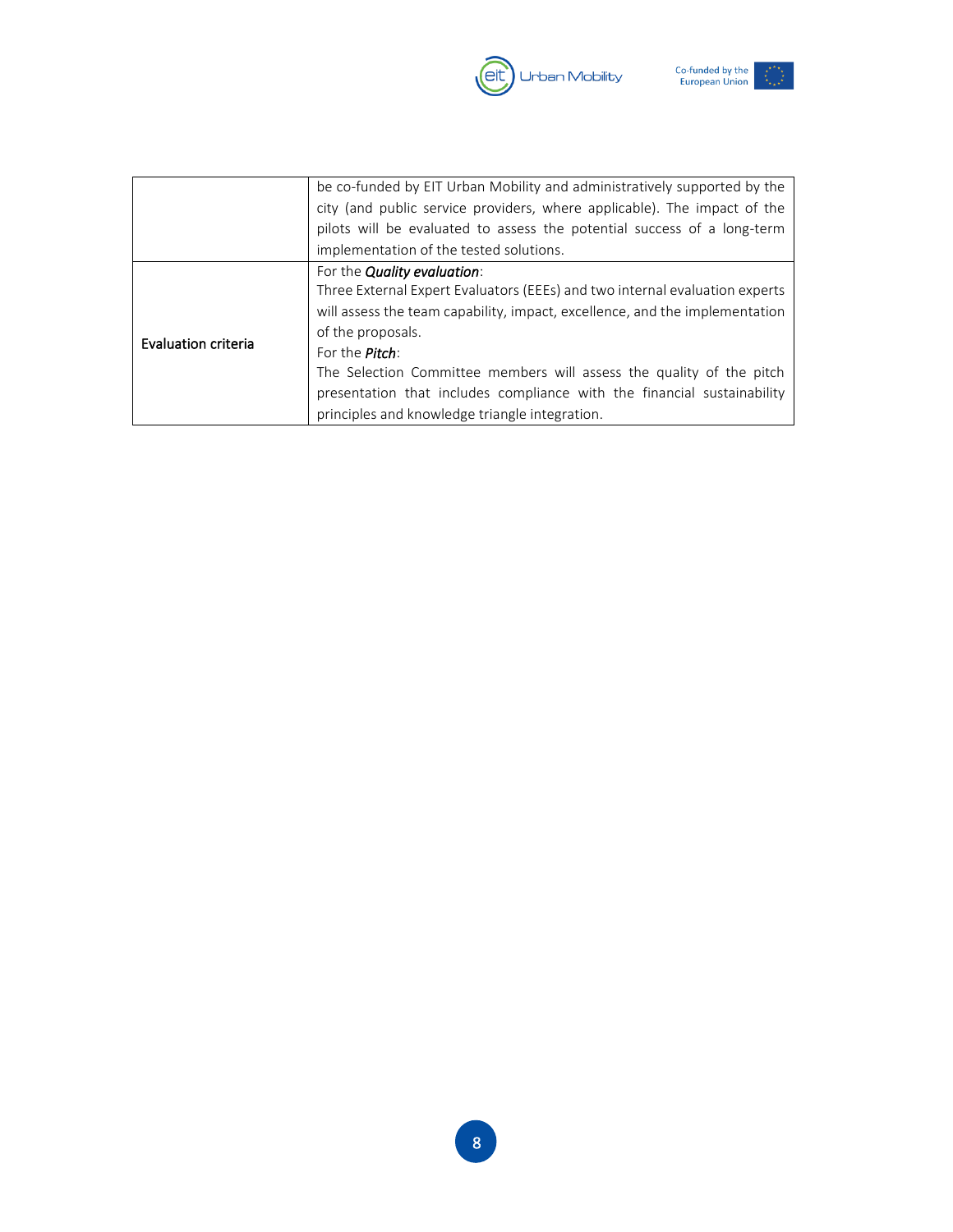



# <span id="page-9-0"></span>2. General requirements

# <span id="page-9-1"></span>2.1 EIT Urban Mobility strategic focus and objectives

Proposals must support EIT Urban Mobility's vision and mission and substantially contribute to tackling our strategic objectives (SOs). Proposals need to demonstrate how the activity will contribute to specific SOs. as stated in the Strategic Agenda 2021-2027 (SA). By being in line with the scope of the activities, as set out in section 3, the proposals encouraged by this call will be aligned with the SO1 – Create liveable urban spaces.

The evaluation and selection of the submitted proposals will be highly dependent on their contribution to the strategic elements as outlined below.

# <span id="page-9-2"></span>*2.1.1 Vision and Mission*

EIT Urban Mobility encourages the integration of innovative solutions and services at all levels to accelerate change towards a more sustainable model of urban mobility. It aims to develop and deploy solutions for the mobility needs of people and businesses and create a longstanding impact for cities and urban quality of life. We strive for an affordable, clean, safe, efficient, and healthier form of mobility of people and goods, and at the same time enable cities to reclaim public space from cars by creating liveable urban spaces that support the wellbeing of local communities, where people want to live, work, meet up and play.

All activities of EIT Urban Mobility serve the purpose of achieving three societal impact goals:

- Improved quality of life in cities,
- Mitigation of climate change,
- Creation of jobs and strengthening the European urban mobility sector.

Details on the strategic focus of the *Future Mobility Factory* Thematic Area are given in Section 3.

# <span id="page-9-3"></span>*2.1.2 Strategic Objectives*

Five strategic objectives (SOs), as set out in the EIT Urban Mobility Strategic Agenda, which steer our activities and ambitions, and will lead us to achieve our goals for Urban Mobility and eventually societal impact:

- SO1 Create liveable urban spaces
- SO2 Close the knowledge gap
- SO3 Deploy and scale green, safe, and inclusive mobility solutions for people and goods
- SO4 Accelerate market opportunities
- SO5 Promote effective policies and behavioural change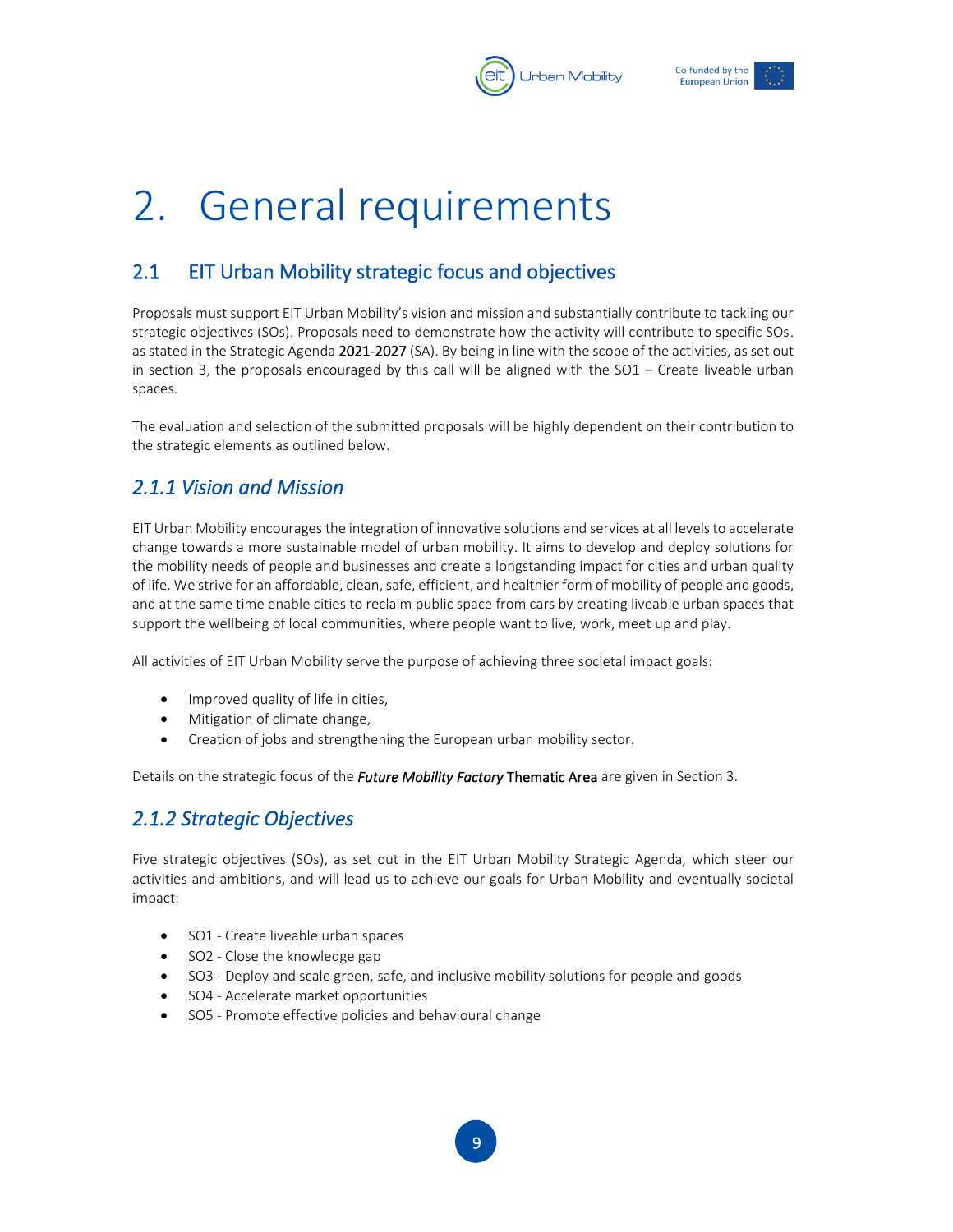



# <span id="page-10-0"></span>2.2 Type and eligibility of applicants

This Call for Proposals (CfP) for subgrantees is open to Small and Medium Size Enterprises (SMEs) from Member States (MS) of the European Union (EU), and from Third countries associated to Horizon Europe.

Applicants must comply with the following eligibility criteria:

- Incorporated not more than 10 years ago
- Be an SME according to the [EC's definition](https://ec.europa.eu/growth/smes/sme-definition_en).
- Be an SME located in a MS of the EU or in a Third Country associated to Horizon Europe. The registration certificate will be required at the time of the proposal submission.
- A team with at least 2 FTE (not a single founder): minimum 1 team member pursuing the SME full-time (not necessarily connected to monetary compensation)
- Founders and employees (e.g. Employee Stock Ownership Plan, ESOP) should still own more than 70% of shares
- No more than 5% of the company' shares are held outside of the eligible countries (no detailed cap table needed).

# <span id="page-10-1"></span>2.3. Partner registration process

Before submitting a proposal, all applicants must be registered on the EU Participant Portal (and thus obtain their PIC number) and at the PLAZA submission tool<sup>1</sup>.

<sup>1</sup> The registration process is outlined in the *Guidelines for applicants.*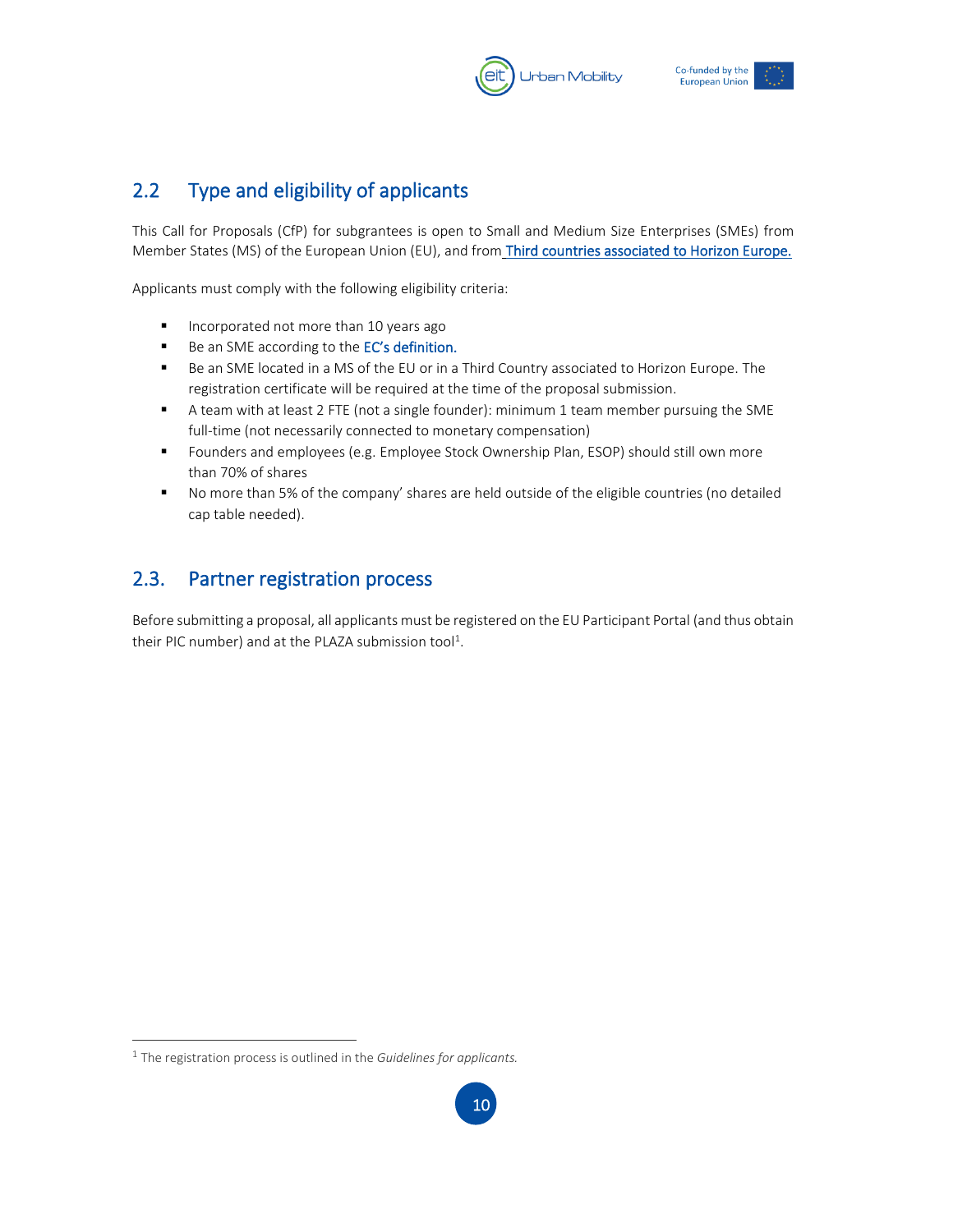



# <span id="page-11-0"></span>3 Call-specific requirements

# <span id="page-11-1"></span>3.1 Strategic focus

The overall purpose of the #ChallengeMyCity call is to resolve mobility-related challenges faced by European cities in their urban environment with market-ready innovative solutions. This year's issue of the call is dedicated to the city of Madrid. Detailed analyses of the city's needs have been undertaken through collaborative workshops involving city officers, EIT Urban Mobility officers and external members with expertise in the tackled challenges. These workshops took place over January and February 2022. The key challenges that are a strategic priority to the city have been identified and properly defined. These have then been presented in the form of implementation pilots with clear scopes and types of locations. The pilot in Madrid will run around different areas in the city centre yet to be determined.

The Factory ChallengeMyCity-Madrid Call for proposals builds on the EIT Urban Mobility Business Creation Acceleration programmes that include the Knowledge Triangle Integration component, by offering specific city challenges for the portfolio of KIC accelerated start-ups to scale and get marketed innovations. Nevertheless, the call is open and external start-ups/SMEs to the KIC may apply.

Each project proposal is expected to address one single challenge with the provider's developed solution. Selected applicants will then implement the proposed solution in a pilot lasting at least 5 months. This call, therefore, aims to allow solution providers to test and market-scale their innovative product, or service or process in a living urban environment. This is a unique opportunity to portray the impact of mobility solutions that have already been developed and piloted but still lack a significant market deployment, and to promote them for long-term implementation. Thus, each application will need to document a prior pilot carried out in another location through at least one letter of recommendation from the city or client where it was implemented. Additionally, the proposed solution should not have been widely implemented at the time of the call opening. Given the strategic alignment of the pilots with Madrid's urban investment agenda, the evaluation of impact to be carried out may account for the solution's relevance in potential future procurement opportunities.

For the Business Plan 2021-2022, EIT Urban Mobility's Future Mobility Factory aims to support scaling innovative mobility solutions and doing so with the necessary involvement and support from cities and public entities. This second series of #ChallengeMyCity pilots in Madrid offers an opportunity to build and learn from the created partnerships.

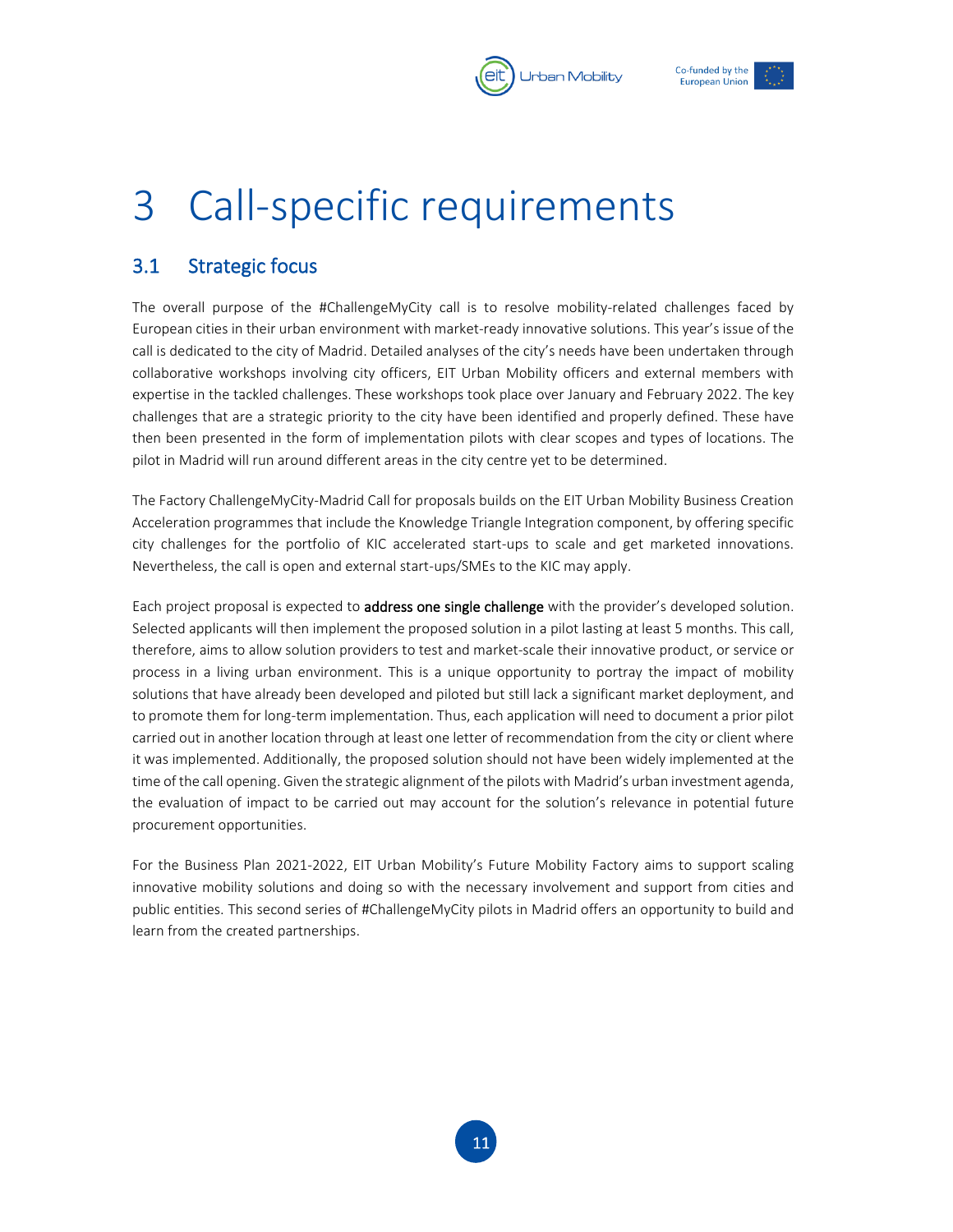



# <span id="page-12-0"></span>3.2 Scope of the pilots

Madrid has seen an increase in e-commerce demands and therefore an increase in traffic due to more delivery vehicles hitting the streets. The externalities generated include the population suffering from congestion, pollution and road accidents. To reduce these negative effects, Madrid has decided to become greener, and incentivise the use of bicycles not only for leisure, but also for commuting to work and lastmile delivery.

With this as the main aim, Madrid wants to test a new micro-logistics hub with green last-mile delivery vehicles in the city centre that will help reduce pollution from logistics operations, and a safety-upgrade system to the cycling lane infrastructures already in place. Furthermore, end-user monitoring systems will take be put in place in order to observe the results of a new developed urban area and have a better understanding of its current usage and give insight for future upgrades.

As part of the #ChallengeMyCity call, pilots addressing these three challenges will be facilitated.

The locations where pilots will take place are yet to be determined in detail, although the logistic hub will be located in the city, the upgrading systems for cyclists' lane infrastructure will take place in a key location of the growing cycling network of Madrid, and the monitoring of the crowd flows will be near Puerta del Sol where Madrid has already developed a new pedestrian and active mobility zone.

The following challenges have therefore been identified with the city of Madrid, and are being considered for this call:

> Challenge A – in Madrid: Logistics hub for green last mile delivery Challenge B – in Madrid: Safety for bicycle paths & monitoring of cyclist flows Challenge C – in Madrid: Monitoring active mobility flows in new urban spaces

Submitted proposals to this call are expected to specify which one of the three challenges is being targeted (applicants addressing more than one challenge must submit a separate proposal for each). The resulting portfolio of selected proposals will intend to be composed of one awarded proposal per challenge. However, fewer proposals may be selected based on the evaluation results, the budget requested and the total available EIT funding. If a particular challenge does not obtain any selected proposal, this challenge may be excluded from this call. The resulting pilots from the selected proposals will run in parallel during the implementation of the activities.

For the 3 challenges, the entry point of the product, the service, or the process must be at least a Technology Readiness Level of 7 (according to the [European Commission TRL definition\)](https://eitum.sharepoint.com/sites/Home/Shared%20Documents/KAVA%20&%20Grant%20Mgmt/BP%202022/Business%20Plan%202022/03%20Calls/Factory%20Calls/CMC_Madrid/Proofread/For%20both%20challenges,%20the%20entry%20point%20of%20the%20product,%20the%20service,%20or%20the%20process%20must%20be%20at%20least%20a%20Technology%20Readiness%20Level%20of%207%20(according%20to%20European%20Commission%20TRL%20definition).%20The%20proposal%20should%20demonstrate%20that%20the%20product,%20the%20service,%20or%20the%20process%20has%20reached%20at%20least%20one%20additional%20TRL%20scale%20(i.e.,%20TRL%208)%20by%20the%20end%20of%20the%20project.). In addition, the proposal should demonstrate that the product, the service, or the process will reach at least one additional TRL scale (i.e., TRL 8) by the end of the project.

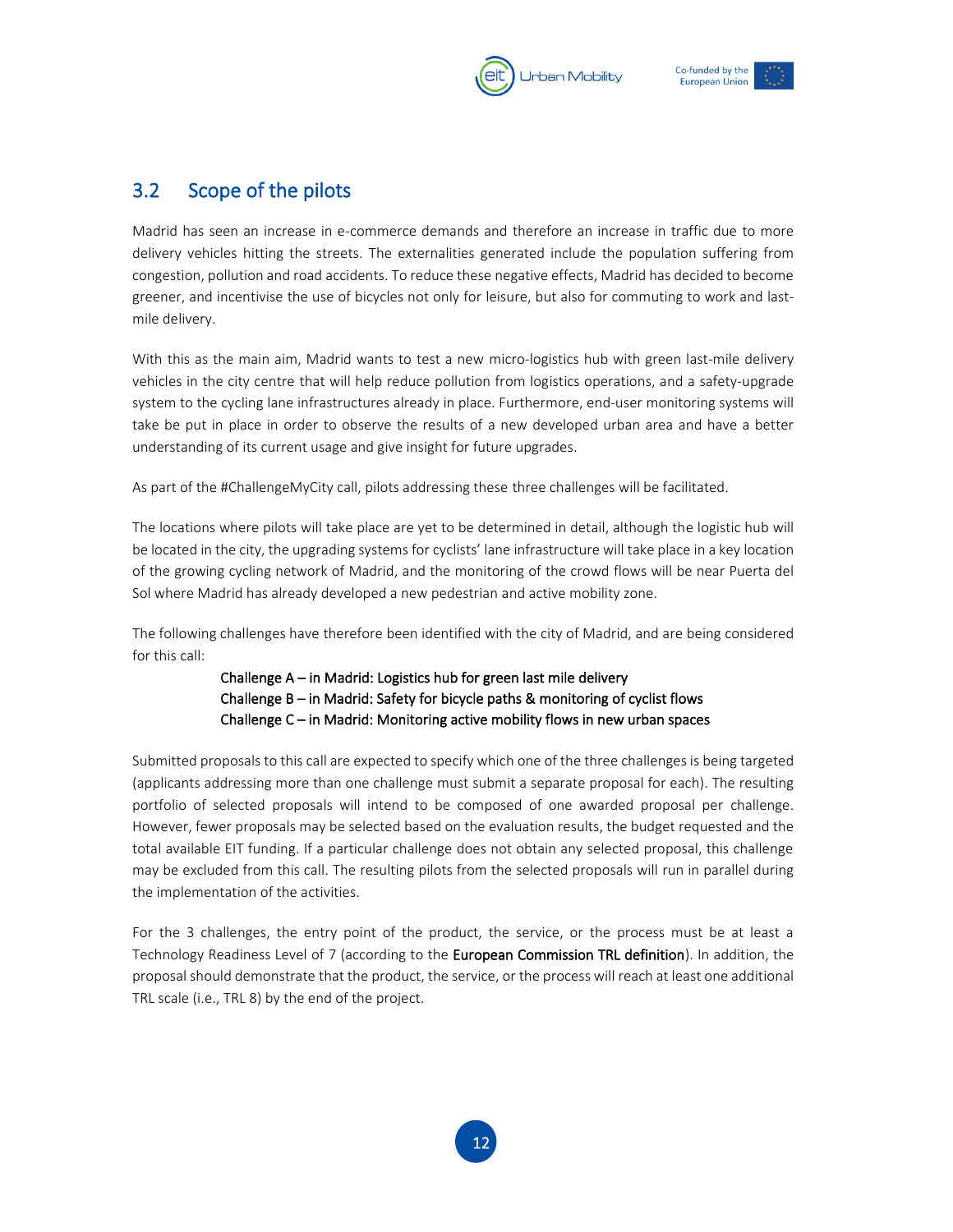



# <span id="page-13-0"></span>*3.2.1 Challenge A: Logistics hub for green last mile delivery*

# <span id="page-13-1"></span>*3.2.1.1* Challenge description

Last mile delivery hub in one of the parking areas available in the city centre of Madrid, where a company, or a consortium of companies, are requested to manage and operate the space to collect goods from large distribution industry and deliver them to the final client by means of green and zero emission vehicles (cargo bikes, electric vehicles, etc.). The characteristics of this hub can be (but not limited to) the following: last mile distribution of goods from/to the HoReCa channel, or a logistics hub for private use where citizens can collect their orders. The allocated space would be at least 150 m2.

The applicant can be a SME/Start-up proposing innovative last mile delivery vehicles or methods, and it can partner with or subcontract a logistic operator if needed, respecting the best value for money principle<sup>2</sup>. Innovation can then be demonstrated by proposing an innovative last-mile service for the city, and also by proposing new ways of delivery (e.g. using innovative e-bikes, cargo-bikes, AVs, delivery optimisation software, etc.).

Currently the city of Madrid does not have any logistics micro hub for sustainable last mile delivery. Therefore, it would like to make a test to then launch a long-term call for the integration of these kind of services in multiple spots in the city.

If the proposed solutions have additional features that provide benefits towards the end-user's experience, service quality, city integrability or environmental impact, they will be positively evaluated. This may include enhancements such as energy self-sufficiency, renewable power supply, efficiency systems of logistics operations, delivery of cold products, heavy-weight cargo-bike capacity, etc.

The successful applicant will be responsible for the installation, operation and maintenance of the solution implemented throughout the pilot period.

# *3.2.1.2 Technical requirements when starting the test for Challenge A*

The awarded provider will have to manage the installation of the necessary equipment and the maintenance of the infrastructure equipment of the hub (not the spaces of the parking area that are

<sup>13</sup>   $2$  Subcontracting: cost of services to implement a specific task described in the proposal. Only a limited part of the action may be subcontracted and included in the project budget. Beneficiaries must choose subcontractors on "best value for money" competitive selection procedures, requesting several offers.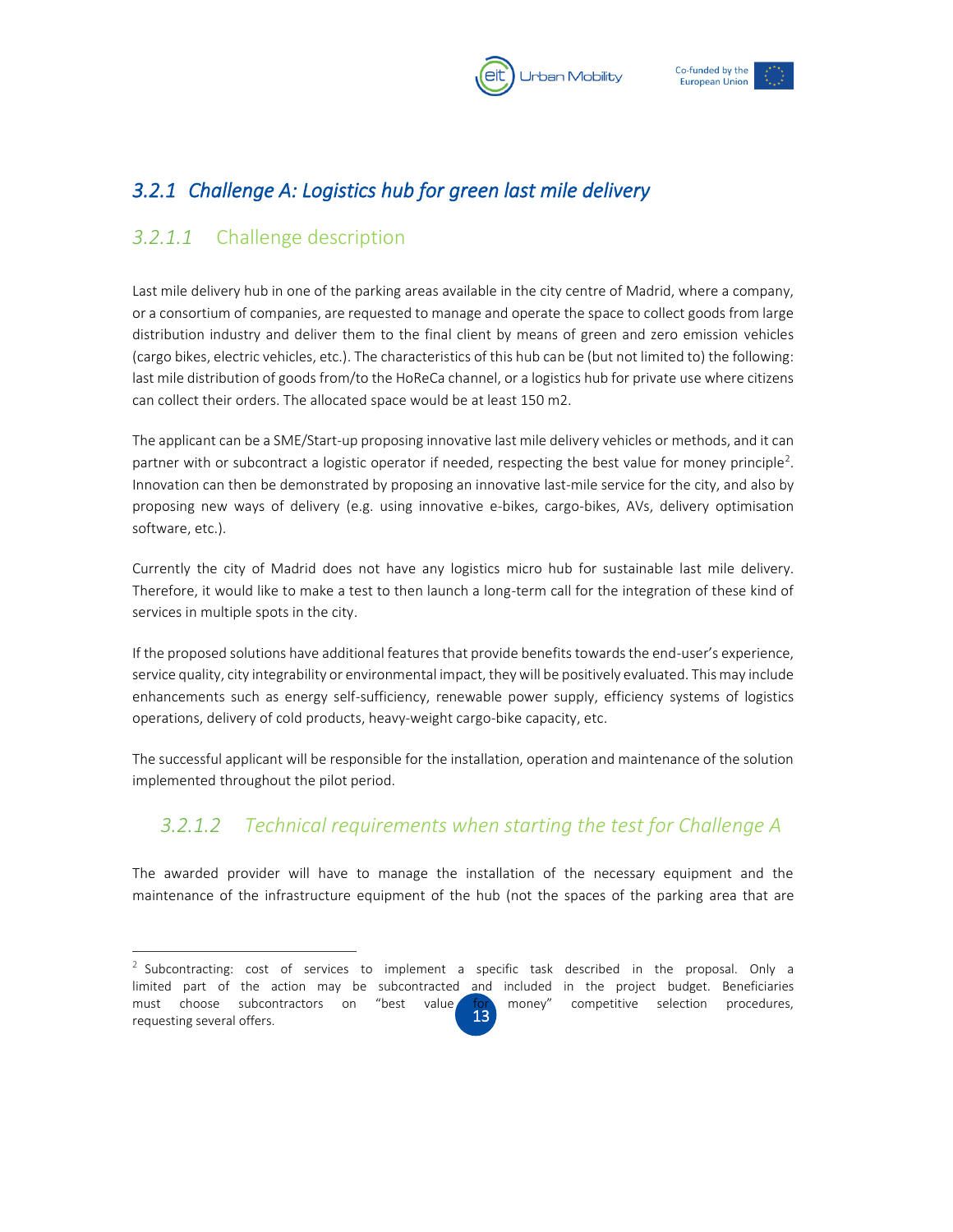



managed by a municipal operator). It will have to coordinate the management of its activity with the parking operator.

#### <span id="page-14-0"></span>*3.2.1.3 Expected outcomes and impact*

The provider will have to demonstrate the climate impact of the logistics hub in contributing to lower CO2 emissions regarding deliveries in its area of operation, and the potential to create new jobs, thus contributing to the development of sustainable logistics in the city. Applicants must propose performance and climate impact potential metrics and will be required to provide real pilot data in the final month of the pilot implementation. This is to be shared with EIT Urban Mobility and its suppliers for the impact assessment. The data should be exploitable by these parties and therefore be compliant with GDPR rules. Lead Partners are also encouraged to provide further data, including feedback directly from users, to complement the evaluation of impact.

The evaluation of impact will allow the solution providers to demonstrate the benefits generated by their product or service, allowing them to de-risk their solution and obtain a significantly strengthened market position.

In order to address gender bias, special consideration will be taken regarding how proposals strive for gender equality in aspects related to the pilot operation.

# <span id="page-14-1"></span>*3.2.2 Challenge B: Safety for bicycle paths & monitoring of cyclist flows*

# <span id="page-14-2"></span>*3.2.2.1 Challenge description*

In order to increase the use of active mobility infrastructure, the city of Madrid aims to improve its safety and/or quality. Bike lanes often lack safety and signalling equipment that, if installed, would offer the users a better, lower-risk experience and journey. Consequently, it aims to test innovative solutions that can provide increased safety through the use of smart signalling devices, new lighting techniques, systems that enable enhanced safety by monitoring cyclist flows of users through the implementation of sensors, or similar smart solutions. These devices or systems should be easy to install/uninstall.

The applicants are asked to propose the experimentation of a solution along an existing bike lane or at specific intersections. The ideal scale of the experimentation is along a 1km cycle path (but applicants may propose a different length based on production and implementation costs), and the city reserves the possibility to discuss and define this size with the selected applicants. For physical hardware solutions, the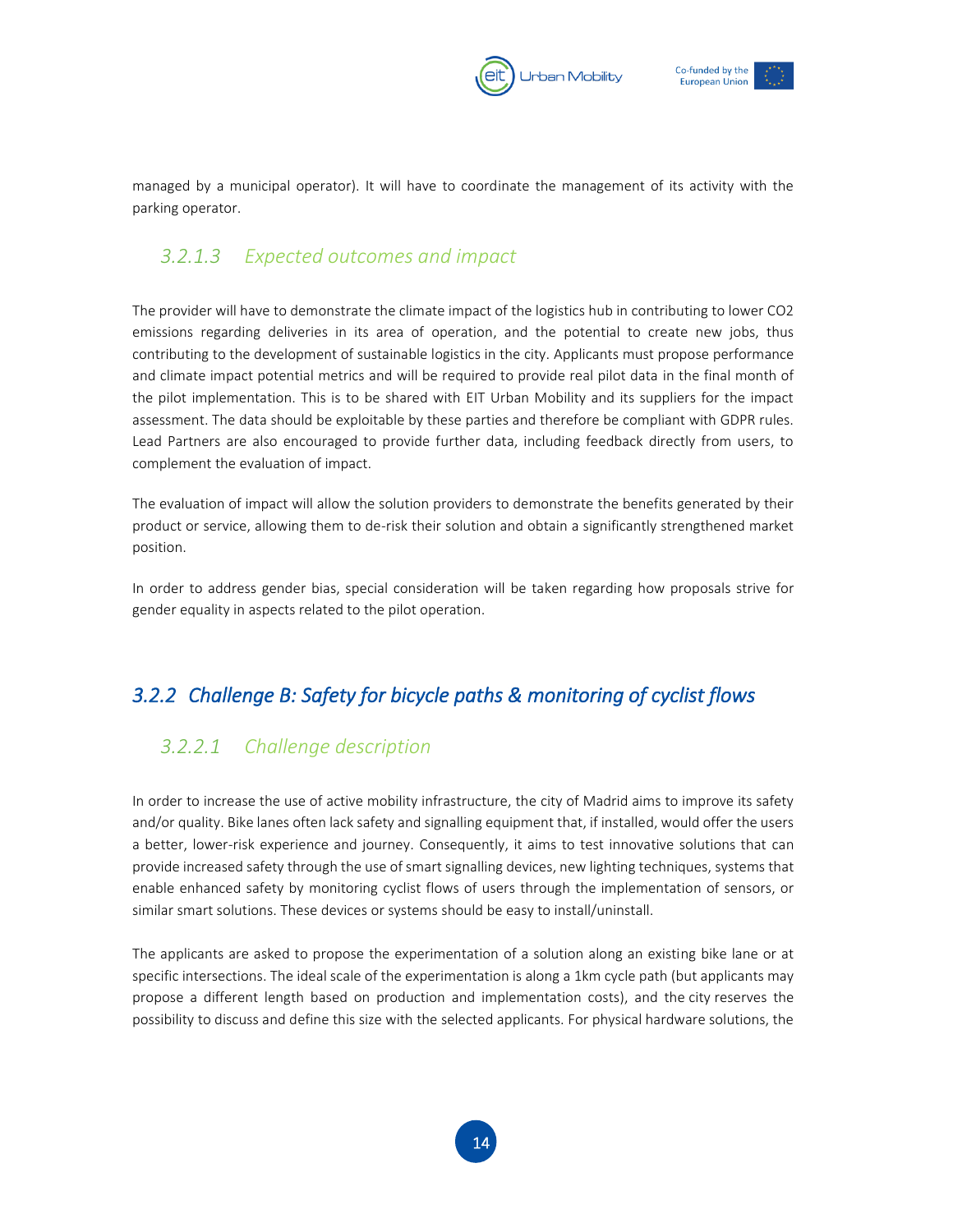



site of the experimentation would preliminarily be in the new Paseo Castellana bike lane around the metro station Nuevos Ministerios.

The objective is to upgrade the safety and/or quality of the current cycling infrastructure, to guarantee the safety of all cyclists and monitor its use to incentivize the uptake of bicycles in the city mobility system. Solutions that additionally monitor the current use of the bike lanes and understand where improvements are needed will be positively evaluated, since monitoring the usage of the bike lanes to analyse the mostused paths, the safest ones, etc, enable an eventual upgrade of their design and the whole infrastructure.

Proposals that bring additional features that provide benefits towards the end-user's experience, city integrability and planning, and/or the environmental impact will be positively evaluated. This includes enhancements such as climate neutral/positive materials and infrastructure, energy self-sufficiency of safety devices, innovative plug-and-play sensors and monitoring dashboards, amongst others.

#### *3.2.2.2 Technical requirements when starting the test for Challenge B*

The awarded provider will have to manage the installation of the necessary equipment and the maintenance of the devices (sensors) and eventually its deinstallation. It will have to coordinate the management of its activity with the Municipality of Madrid.

# <span id="page-15-0"></span>*3.2.2.3 Expected outcomes and impact*

The expected impact is to enhance safety of cyclists, the quality of cycling when using the cycle lane where the pilot takes place. This includes an overall reduction of risk and of conflicts with other road users.

In addition, expected impact is also to monitor the infrastructure and the impact of these improvements. Therefore, the provider will have to demonstrate the impact of the solution proposed by presenting specific results to the city and the EIT Urban Mobility.

In order to objectively quantify the social and economic impact, applicants are requested to include in their proposals a series of performance metrics. These metrics should relate to the usage of the bike lane (such as number of users or time of use), as well as other qualitative metrics relating to the users (user profile, user satisfaction, etc.). Further metrics of relevant information on the pilot will also be necessary (such as energy consumption of the infrastructure if any, any undesired incidents such as accidents or damage to the installation, etc.).

The application is also expected to include an estimation of the pilot's environmental impact, as outlined in section 3.4.

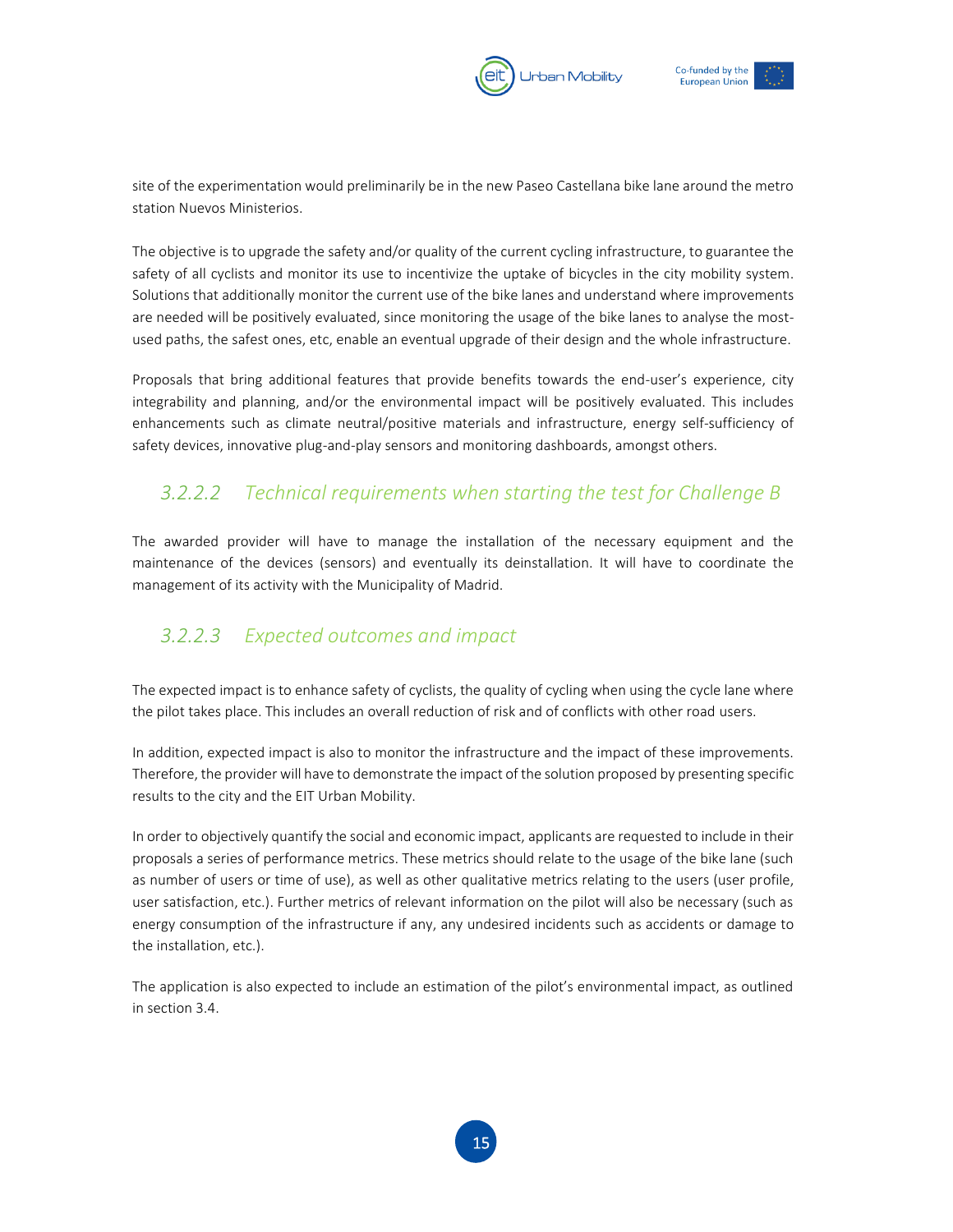



Applicants will propose performance and climate impact potential metrics and will be required to provide real pilot data in the final month of the pilot implementation. This is to be shared with EIT Urban Mobility and extended members for the impact assessment. The data should be exploitable by these parties and therefore be compliant with GDPR rules. Lead Partners are also encouraged to provide further data, including feedback directly from users, to compliment the evaluation of impact performed.

The evaluation of impact will allow the solution providers to demonstrate the benefits generated by their product or service, allowing them to de-risk their solution and obtain a significantly strengthened market position.

In order to address gender bias, special consideration will be taken regarding how proposals strive for gender equality in aspects related to the pilot operation.

#### <span id="page-16-1"></span><span id="page-16-0"></span>*3.2.3 Challenge C: Monitoring active mobility flows in new urban spaces*

#### *3.2.3.1 Challenge description*

Madrid City Council has recently developed a new pedestrian-active mobility zone in Puerta del Sol, in the city centre, and is willing to develop similar areas like that in other zones of the city, to enable city walkability, lower pollution from motorised traffic, reduce congestion, and promote active mobility modes. The city requires a comprehensive grasp of the current situation and a fact-based understanding of new urban interventions, in order to better plan for sustainable mobility and liveable public spaces. To this aim, the City Council of Madrid is looking for a solution that proposes how to monitor the use of the newly upgraded Puerta del Sol area, by acquiring data to analyse the flows of different types of users, and how the city council can make better use of that public space.

The objective for Madrid is to understand the impact of such areas in the city centre, from a socio-economic and environmental point of view: how such spaces enable more social interactions, the economic development of local communities and businesses; and how such areas free of motor vehicle pollution have a positive impact on the environment. Getting local data for developing better urban spaces and urban mobility is the ultimate objective of Madrid City Council. Therefore, the proposed technology solution should be able to collect data autonomously, analyse it, categorise types of users, and enable the City Council to get an in-depth understanding of mobility flows and interactions in such area, thus improving its capacity and decision-making to intervene and improve the area (e.g.: new bike lane to channel micromobility flows, how to better manage the pedestrian zone, manage parking of different modes of transport (kick-scooters, e-scooters, bikes), how to avoid conflicts and accidents between pedestrians and micromobility users, etc).

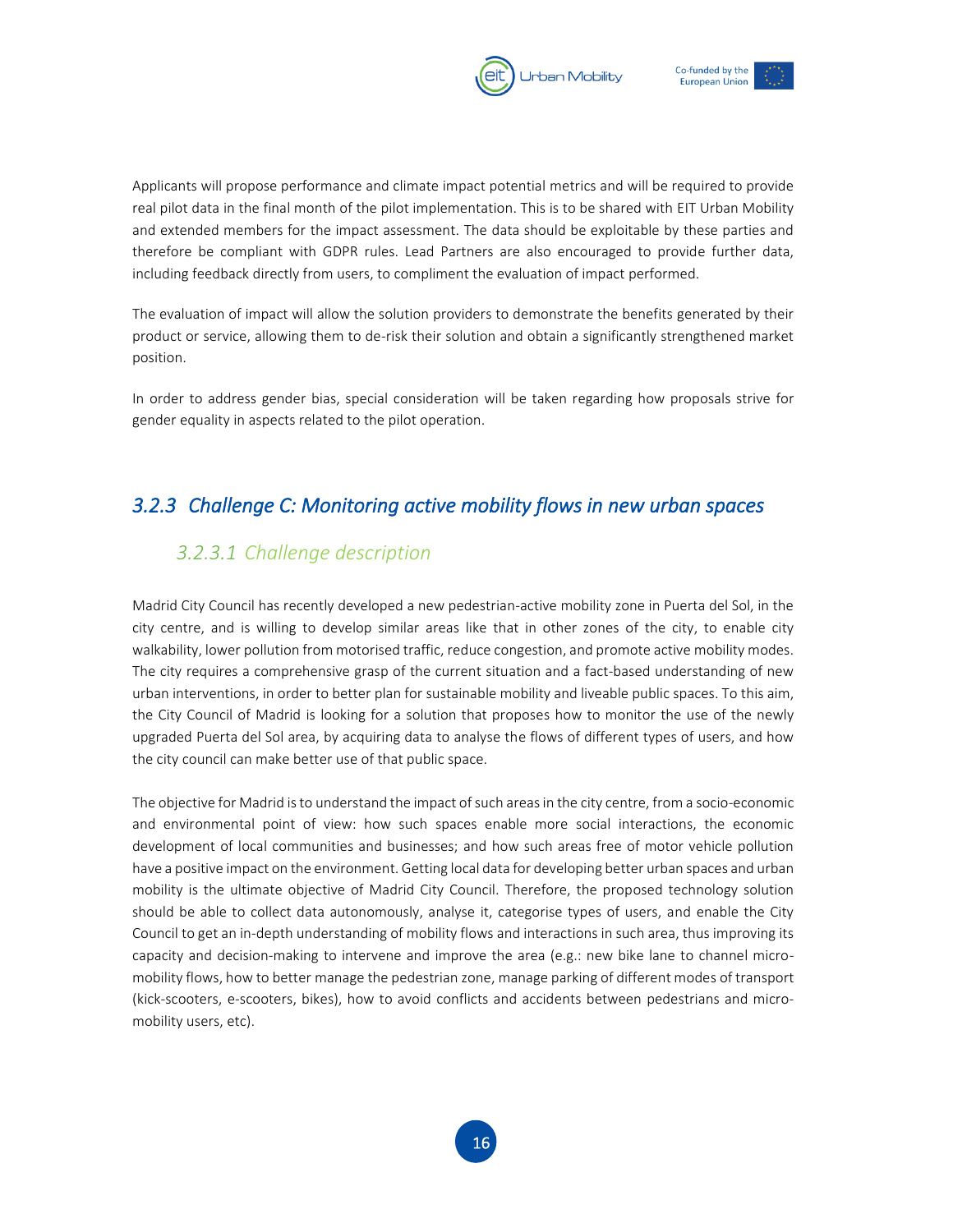



The solution provider must be able to implement an unintrusive technology to collect users' flow data. It must be able to measure and evaluate as many aspects described above as possible, and then create dashboards or reports of comprehensive analyses with recommendations for the city. It will be considered a plus if, the solution is able to or compatible with simulators of alternative space configurations that generate new usage scenarios.

# *3.2.3.2 Technical requirements when starting the test for Challenge C*

The awarded provider will have to manage the installation of the necessary equipment, its maintenance and eventual deinstallation. It will have to coordinate the management of its activity with the Municipality of Madrid.

#### <span id="page-17-0"></span>*3.2.3.3Expected outcomes and impact*

The expected outcome of the implementation of the solution is to obtain data and insights on the usage of the pedestrian zone by different types of users and enable its improvement through its analysis. The impact should be measured in terms of increased/enhanced the safety, the socio-economic interactions, liveability and environmental impact of the new pedestrian area.

# <span id="page-17-1"></span>3.3 Key Performance Indicators (KPIs)

All proposals submitted to Challenges, A, B and C must address the following mandatory KPIs:

- KSN01 Innovation Pilot Scaling (Minimum target: 1)
- EITHE 02.1 Marketed Innovations (Minimum target: 1)

In addition, proposals submitted to Challenges B and C that will also address the following optional KPI will be positively considered by the Selection Committee:

• KSN03 Public realm improvements (Minimum target: 1)

Please refer to the definitions of these KPIs in the *List of KPIs for Factory* document.

# <span id="page-17-2"></span>3.4 Mandatory requirements during the submission stage

Proposals to Challenges A, B and C are expected to include the following information as part of the application form: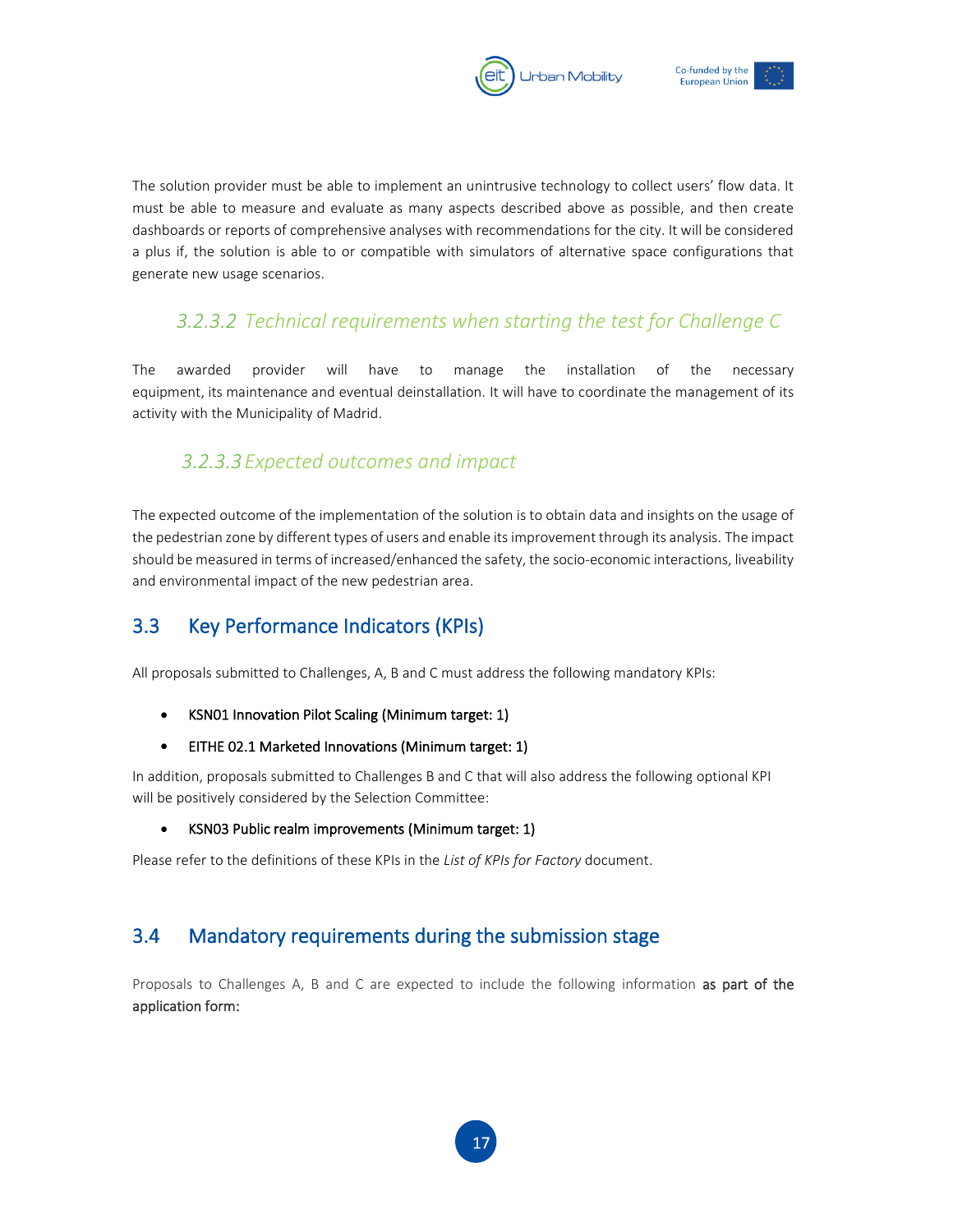- A description of the proposed solution to be piloted, and a high-level execution and management plan of the pilot, including timelines, budget and milestones. This includes a description of the main role taken up by the applicants.
- A description of different performance metrics to be used to objectively evaluate the climate, social and economic impact of the pilot. These metrics should allow EIT UM to quantify those impacts at the end of the project. Measures on exploiting the obtained data metrics should be described, including how this can be used for the solution's marketing and sales plan.
- A marketing and end-user engagement plan that targets specific audiences during the pilot, and a dissemination and communication plan on the pilot activities, impact and outcomes.

# <span id="page-18-0"></span>3.5 Mandatory deliverables during the implementation stage

The successful applicants to Challenges A, B and C will be required to submit the following deliverables during the pilot implementation.

| <b>Challenges</b> | Deliverable title | <b>Description</b>                              | <b>Deadline</b>       |
|-------------------|-------------------|-------------------------------------------------|-----------------------|
| A, B, C           | Technical         | Install/uninstall plan: activities, resources,  | Week 1 of the start   |
|                   | requirements      | timings and requirements.                       | of the project        |
|                   | report            |                                                 |                       |
| A, B, C           | Report on         | Report of the proposed data metrics to be       | First month from      |
|                   | metrics           | collected during the tests and the objective    | the start of the      |
|                   | collection        | analysis of the climate, social and economic    | project               |
|                   |                   | impact of the pilots.                           |                       |
| A, B, C           | Data report       | Datasets collected during the tests regarding   | Final month of the    |
|                   |                   | the agreed performance metrics. It may include  | start of the project. |
|                   |                   | data collected during the test such as: the     | Data to be            |
|                   |                   | production and consumption of energy; data      | collected during the  |
|                   |                   | on the number of users and frequency that will  | pilot                 |
|                   |                   | then be used for evaluating the impact of the   | implementation.       |
|                   |                   | solution in lowering CO2 emissions, data on     |                       |
|                   |                   | user's satisfaction and feedback, etc.          |                       |
| A, B, C           | Final report      | report describing<br>final<br>the<br>pilot<br>A | End of the project.   |
|                   |                   | implementation and outcomes, results and        |                       |
|                   |                   | public realm improvements (if applicable)       |                       |
|                   |                   | achieved and areas for future improvement.      |                       |
|                   |                   | The report will also include the environmental  |                       |
|                   |                   | footprint of the solution<br>implemented:       |                       |
|                   |                   | description of materials used for the           |                       |
|                   |                   | construction of the solution, if they are       |                       |



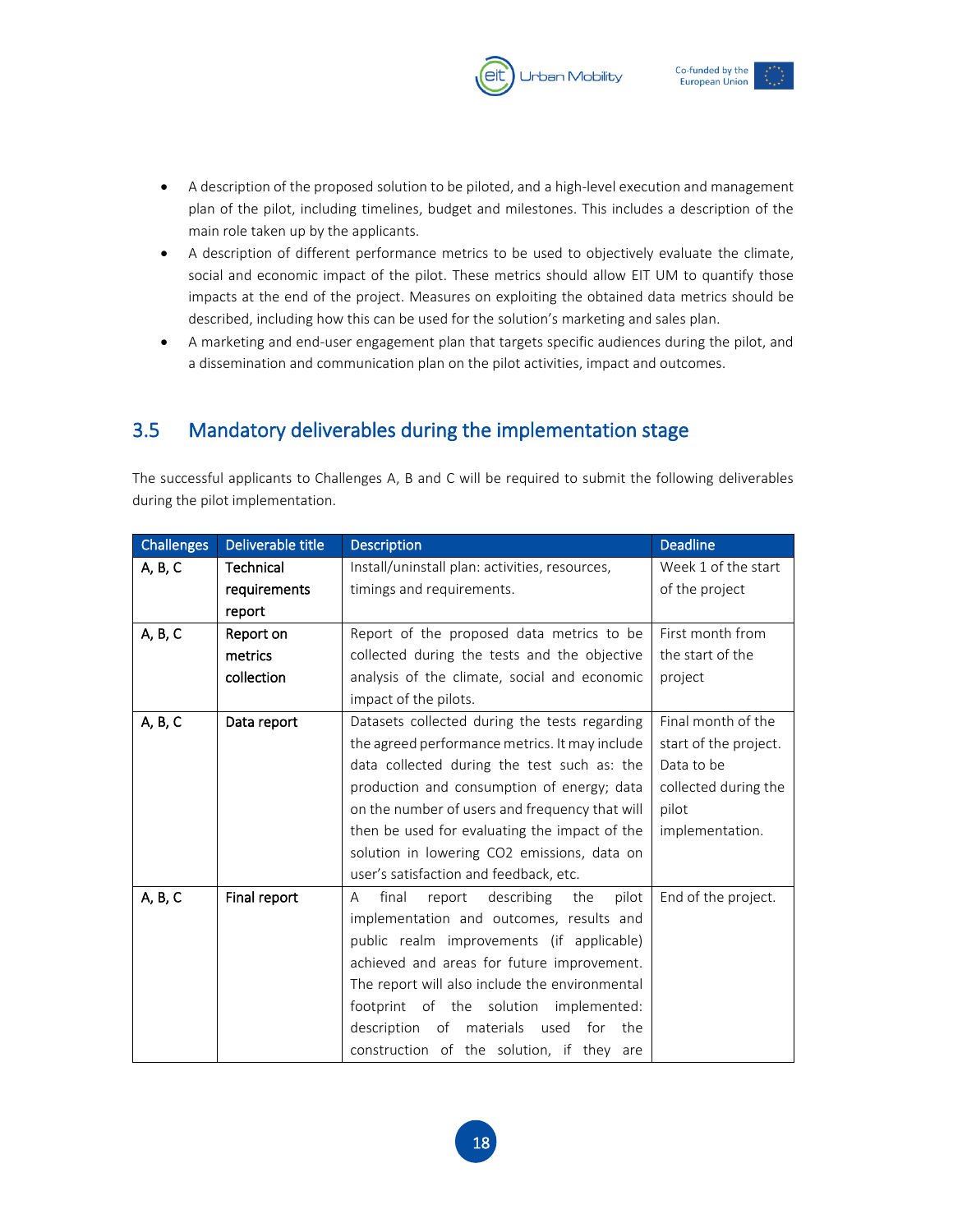



| recycled or not, the energy used, and the     |
|-----------------------------------------------|
| emissions (incl. transport) produced to       |
| produce and deliver the solution to the site. |

# <span id="page-19-0"></span>3.6 Proposal duration

The selected project proposals in this call under Challenge A, B and C will need to be implemented at least until 31 of December 2022. The projects are expected to have a minimum duration of 5 months. A final report will be required at the end of the project, regardless of its duration.

#### <span id="page-19-1"></span>3.7 Financial aspects

# <span id="page-19-2"></span>*3.7.1 Budget*

The total EIT funding allocation to this call is expected to be up to 160,000 EUR. This amount will be divided between the 3 Challenges. The maximum amounts per Challenge shown below are indicative.

| Challenge | <b>Max. EIT Funding allocation per proposal</b> | Number of projects funded |
|-----------|-------------------------------------------------|---------------------------|
|           | 60,000 EUR                                      |                           |
|           | 50,000 EUR                                      |                           |
|           | 50,000 EUR                                      |                           |

There is no required co-funding contribution from the applicants. However, if a proposal offers co-funding, it may be positively considered by the Selection Committee.

# <span id="page-19-3"></span>*3.7.2 Eligibility of expenditures*

For information on the eligibility of costs of the budget, please refer to the document *Eligibility of Expenditure document* of the Call for Proposals Business Plan 2021 – 2022.

# <span id="page-19-4"></span>*3.7.3 Financial sustainability*

Each selected project is expected to contribute to EIT Urban Mobility's financial sustainability, preferably offering equity in exchange for the funding provided. The equity percentage/number of shares in the company will be evaluated more positively than any other type of Financial Sustainability Mechanism (FSM).

Project proposals to this call should therefore include a commitment to EIT Urban Mobility's FSM. Specifically, the selected applicants will be requested to negotiate one of the following alternatives:

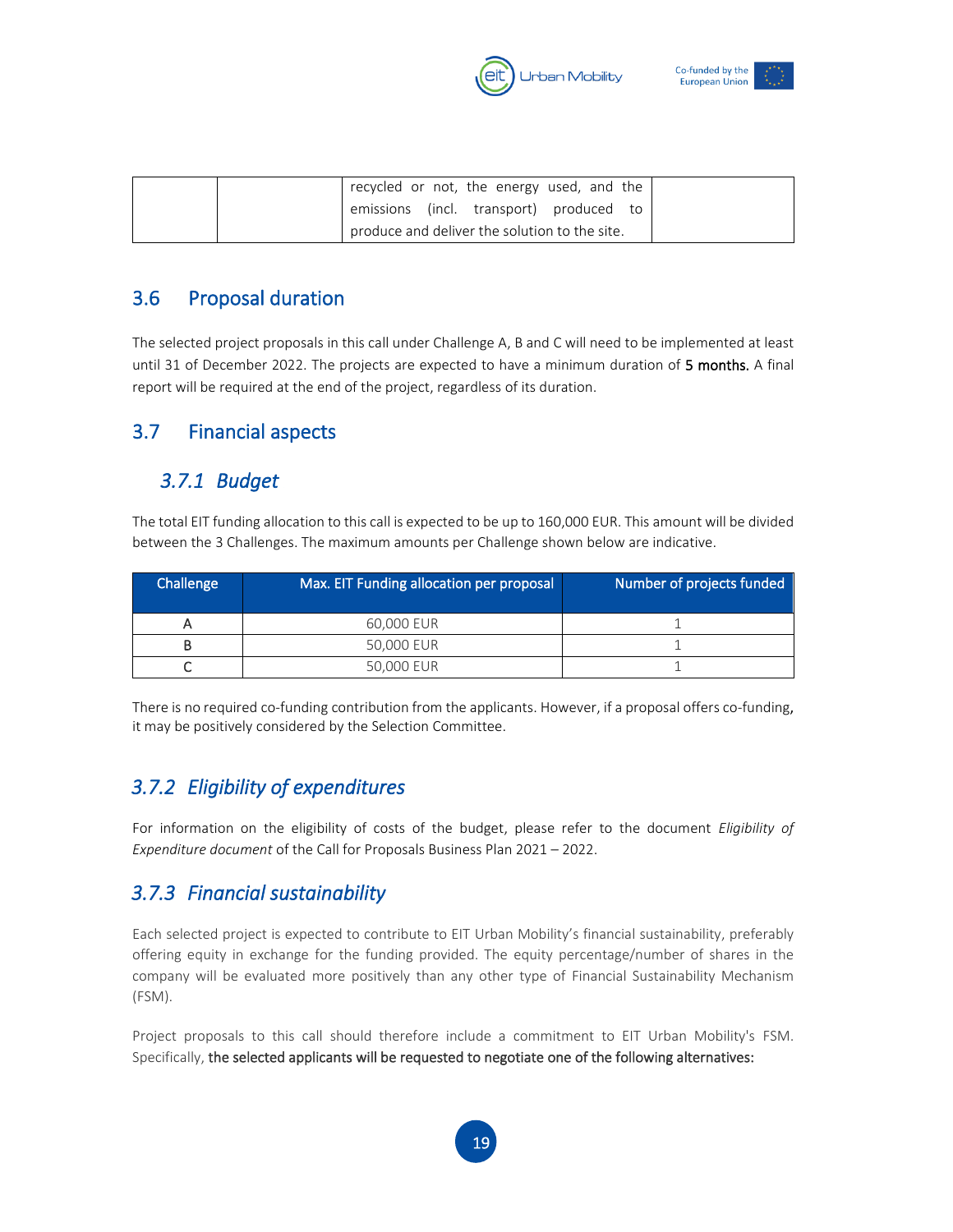



- Preferentially, equity in exchange for the funding provided
- Exceptionally, a subscription to the EIT Urban Mobility Growth Lab Programme where start-ups and scale-ups get dedicated support services.

The submission of the project proposal will be considered proof of agreement for providing such a required contribution to EIT Urban Mobility's financial sustainability.

The successful applicants will be required to sign a Financial Sustainability Agreement with the EIT Urban Mobility before the start of the activities.

The Financial Sustainability Agreement may also include additional benefits provided by EIT Urban Mobility, such as further support in upscaling the piloted solution (see section 3.9).

# <span id="page-20-0"></span>3.8 Monitoring and Reporting

For information on Monitoring and Reporting requirements, please refer to the document *Activity Implementation Handbook* of the Call for Business Plan 2021-2022.

# <span id="page-20-1"></span>3.9 Benefits for selected projects

The successful applicants will benefit from a wide range of support provided by EIT Urban Mobility and the participating cities:

- Support from EIT Urban Mobility factory officer throughout the pilot implementation.
- Support from the involved city officials throughout the pilot.
- Inclusion and promotion of the solution in the Mobility Innovation Marketplace, managed by EIT Urban Mobility.
- The opportunity to receive further support in scaling the piloted solution beyond this call.

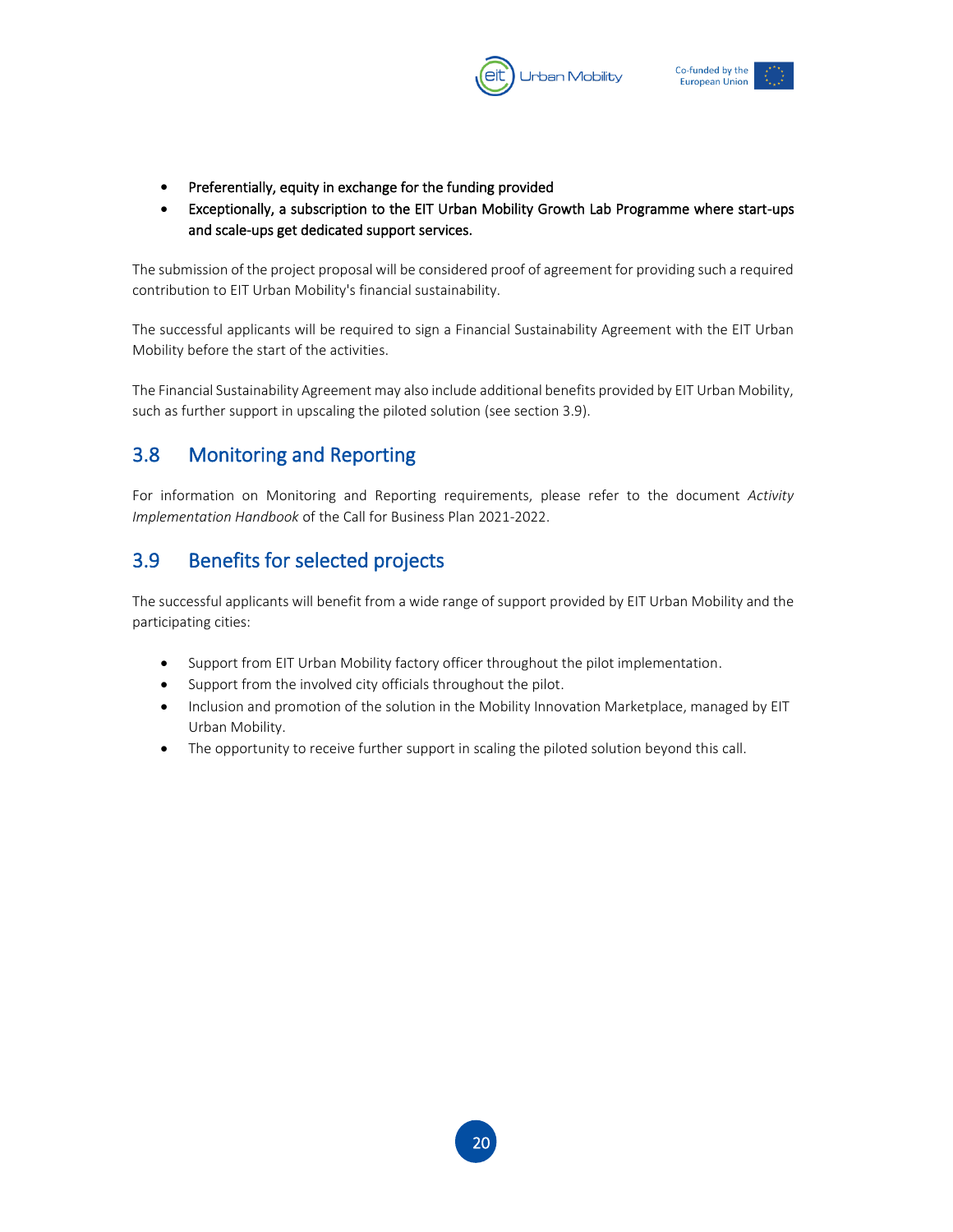



# <span id="page-21-0"></span>4 General Proposal preparation and submission

# <span id="page-21-1"></span>4.1 Support on proposal preparation

To guarantee the maximum support from EIT Urban Mobility to each of the current and potential partners and stakeholders, three different support offers will be provided during the process: *The Guidelines for Applicants*, *the information events* and, finally, *the EIT Urban Mobility call contact points*.

# <span id="page-21-2"></span>*4.1.1. Guidelines for applicants*

EIT Urban Mobility has developed the *Guidelines for Applicants*, which is published on the EIT Urban Mobility PLAZA online system and the EIT Urban Mobility website, to ensure that all interested parties have access to the relevant and necessary information to support call preparation and submission. The *Guidelines for Applicants* provides clear information on how, when, where and what the applicants must submit to EIT Urban Mobility to participate in any area from the calls for *Business Plan 2021-2022.*

# <span id="page-21-3"></span>*4.1.2. Call information event*

To help the applicants in the preparation and submission of their proposals, the EIT Urban Mobility will carry out an Infoday webinar on Friday 6<sup>th</sup> May 2022 at 11:00 CEST. You can register [here.](https://eiturbanmobility-eu.zoom.us/webinar/register/WN_ha9T7730SPCdgz83IHRaRw)

Specific information on the call content, the evaluation process as well as administrative and financial aspects (among others) will be provided by the EIT Urban Mobility team. The event will be announced on the EIT Urban Mobility website. For further information, please contact [factory@eiturbanmobility.eu](mailto:factory@eiturbanmobility.eu).

# <span id="page-21-4"></span>*4.1.3. EIT Urban Mobility call contact points*

In addition to the Infoday, all applicants may contact EIT Urban Mobility to resolve any concerns or doubts on general/technical procedures and call content.

| Type of contact                                           | Email                       |  |
|-----------------------------------------------------------|-----------------------------|--|
| Legal, Financial, Administrative and technical procedures | pmo@eiturbanmobility.eu     |  |
| Content of the Call                                       | factory@eiturbanmobility.eu |  |

# <span id="page-21-5"></span>4.2 Proposal submission

All applicants must submit their proposals via the PLAZA e-submission platform.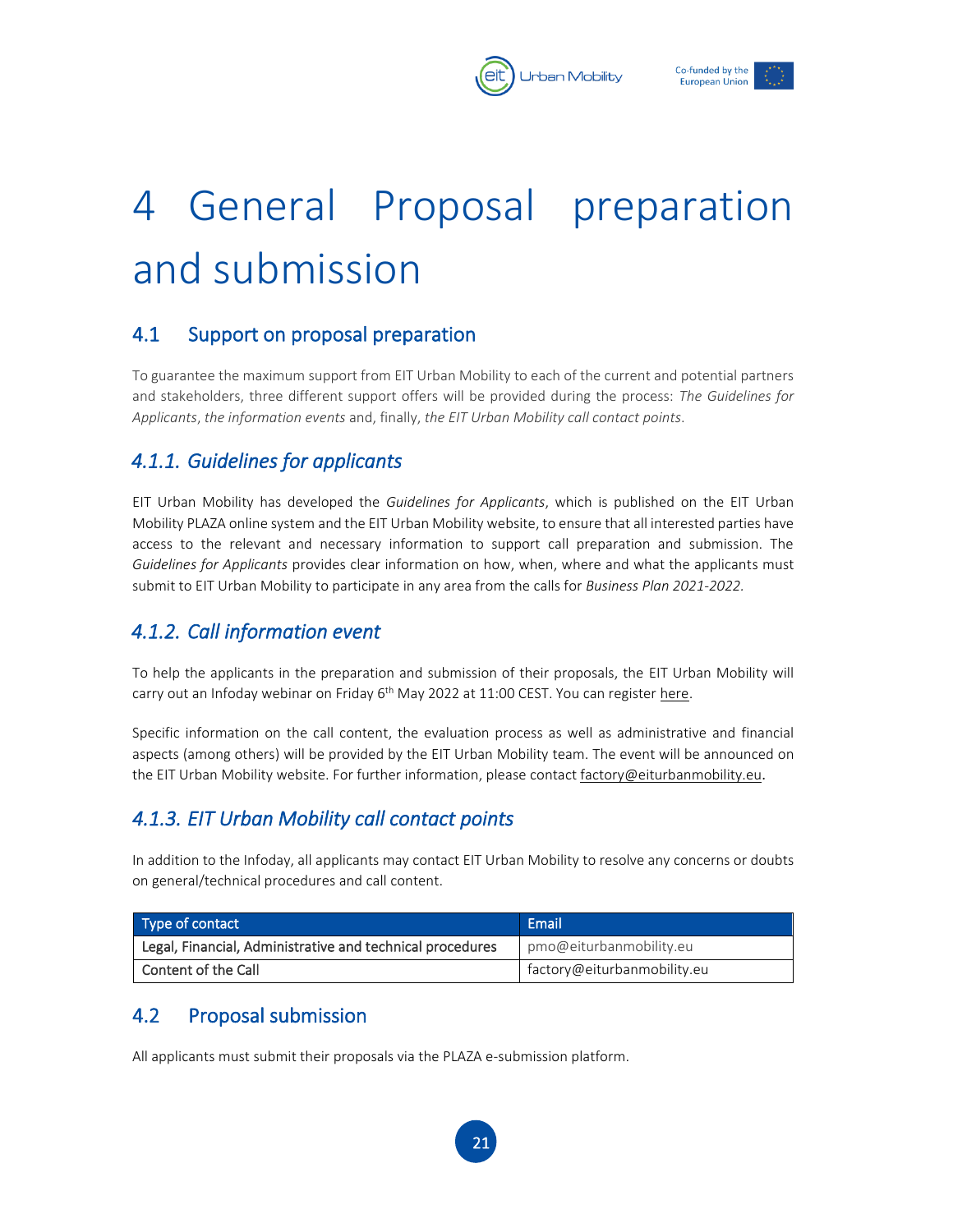



The PLAZA platform will be available from 20 April 2022. Guidance on the use of PLAZA can be found in the *Guidelines for Applicants*.

#### The deadline for the submission is on the 20 June 2022 at 17:00 CEST.

# <span id="page-22-0"></span>*4.2.1 Call calendar<sup>3</sup>*

| <b>Activity</b>                                  | Date                                   |
|--------------------------------------------------|----------------------------------------|
| Call opening                                     | 20 April 2022                          |
| <b>Information Day</b>                           | 6 May 2022 at 11:00 CEST               |
| Call closing                                     | 20 June 2022 at 17:00 CEST             |
| Eligibility and Admissibility check              | End of June 2022                       |
| <b>Evaluation of proposals</b>                   | Mid July 2022                          |
| Communication of results to applicants           | <b>July 2022</b>                       |
| <b>Conditions clearing</b>                       | <b>July 2022</b>                       |
| Compliance check of the fulfilment of conditions | <b>July 2022</b>                       |
| Final pre-selection of portfolio                 | End of July - Beginning of August 2022 |

# <span id="page-22-1"></span>*4.2.2 Mandatory documents to be submitted*

The following documentation must be submitted by the applicants through the PLAZA e-submission tool:

- Application form
- At least one letter of recommendation from the city or client where a prior pilot was carried out.
- The SME registration certificate
- The Pitch Deck

NB: Any documentation missing or considered incomplete, may be a reason for rejection of the project proposal.

 $3$  Please note that this calendar is indicative. Dates might be subject to slight changes.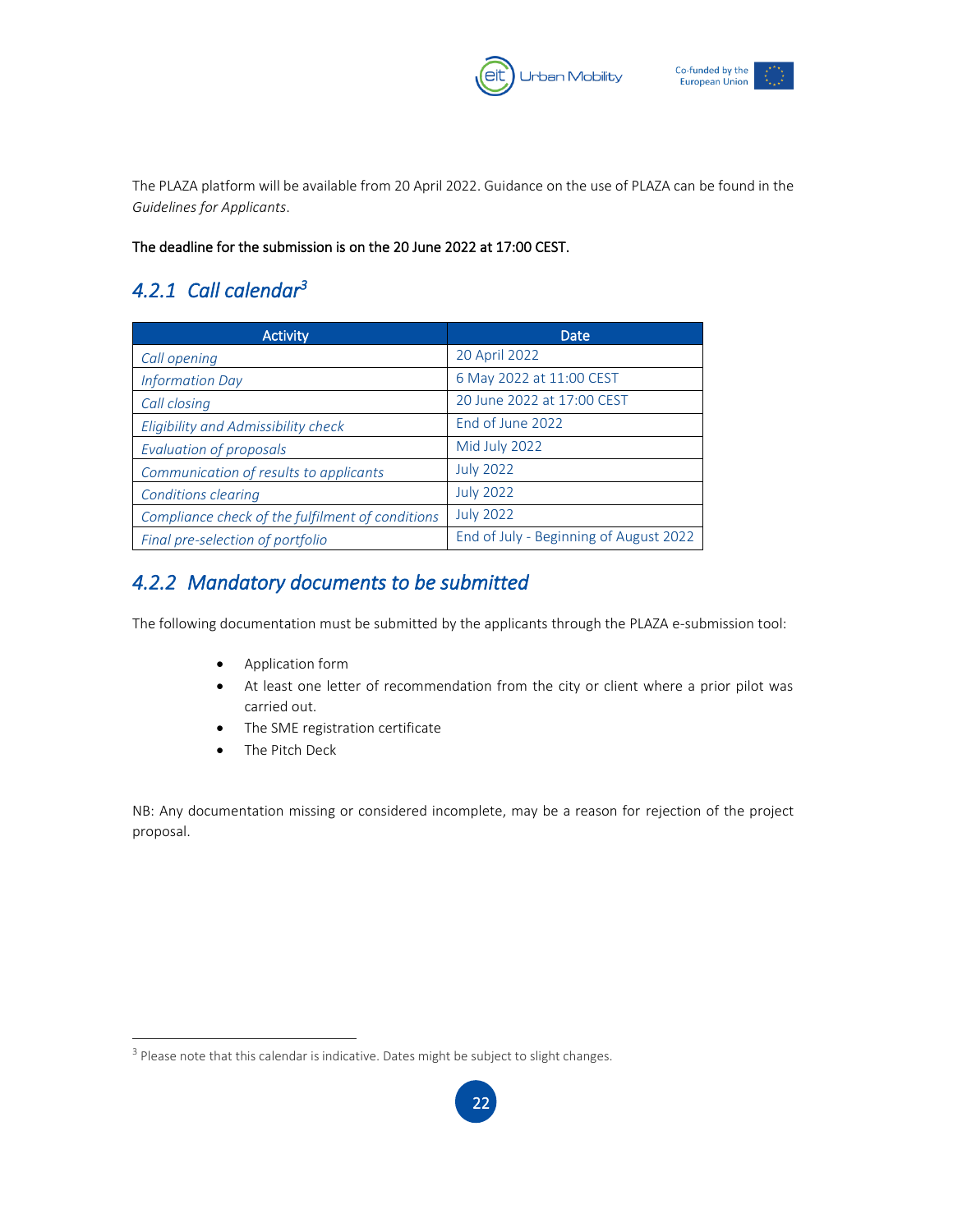



# <span id="page-23-0"></span>5 Evaluation and selection process

The evaluation of proposals and fit with the defined challenges will be conducted in two steps to be carried out after the admissibility and eligibility check:

# <span id="page-23-1"></span>5.1 Eligibility and admissibility check

A proposal will be eligible if:

| 1. Completeness                       | The submitted proposal is completed, submitted in time via the<br>PLAZA submission tool, in English with all the mandatory sections.                          |                                                                 |              |
|---------------------------------------|---------------------------------------------------------------------------------------------------------------------------------------------------------------|-----------------------------------------------------------------|--------------|
| 2. Applicant profile                  | The project proposal shall involve SMEs located in an EU country or<br>a Third country associated to Horizon Europe.                                          |                                                                 |              |
| 3. Applicant eligibility              | Applicants respect the requirements defined in Section 2.2 and are<br>fully registered in both the EU Participant Portal and in the PLAZA<br>submission tool. |                                                                 |              |
|                                       |                                                                                                                                                               | For all proposals addressing activities in Challenge A, B or C: |              |
|                                       | <b>KPI Code</b>                                                                                                                                               | <b>KPI title</b>                                                | Target value |
| 4. Mandatory KPI addressed            | KSN01                                                                                                                                                         | #Innovation pilot scaling                                       | 1            |
|                                       | EITHE <sub>2.1</sub>                                                                                                                                          | #Marketed Innovations                                           | 1            |
|                                       | For all proposals addressing activities in Challenge A, B or C:                                                                                               |                                                                 |              |
| 5. Letter of recommendation           | At least one letter of recommendation from the city or client where<br>a prior pilot was carried out.                                                         |                                                                 |              |
| <b>Registration certificate</b><br>6. | For all proposals addressing activities in Challenge A, B or C:<br>The SME registration certificate.                                                          |                                                                 |              |
| <b>Pitch Deck</b><br>7. .             | For all proposals addressing activities in Challenge A, B or C:<br>The Pitch Deck.                                                                            |                                                                 |              |

Proposals containing one or more ineligible elements will receive an official communication from EIT Urban Mobility informing the applicant that the proposal has been judged ineligible and explaining why.

In case of missing or incorrect information linked to KPI, partner registration, letter of recommendation, registration certificate, and pitch deck, the Lead Applicant will be awarded 5 calendar days from the official communication for the completion of the application. If the Lead Applicant responds positively to this requirement and within the time allocated, the proposal will be sent to the next step of the evaluation (see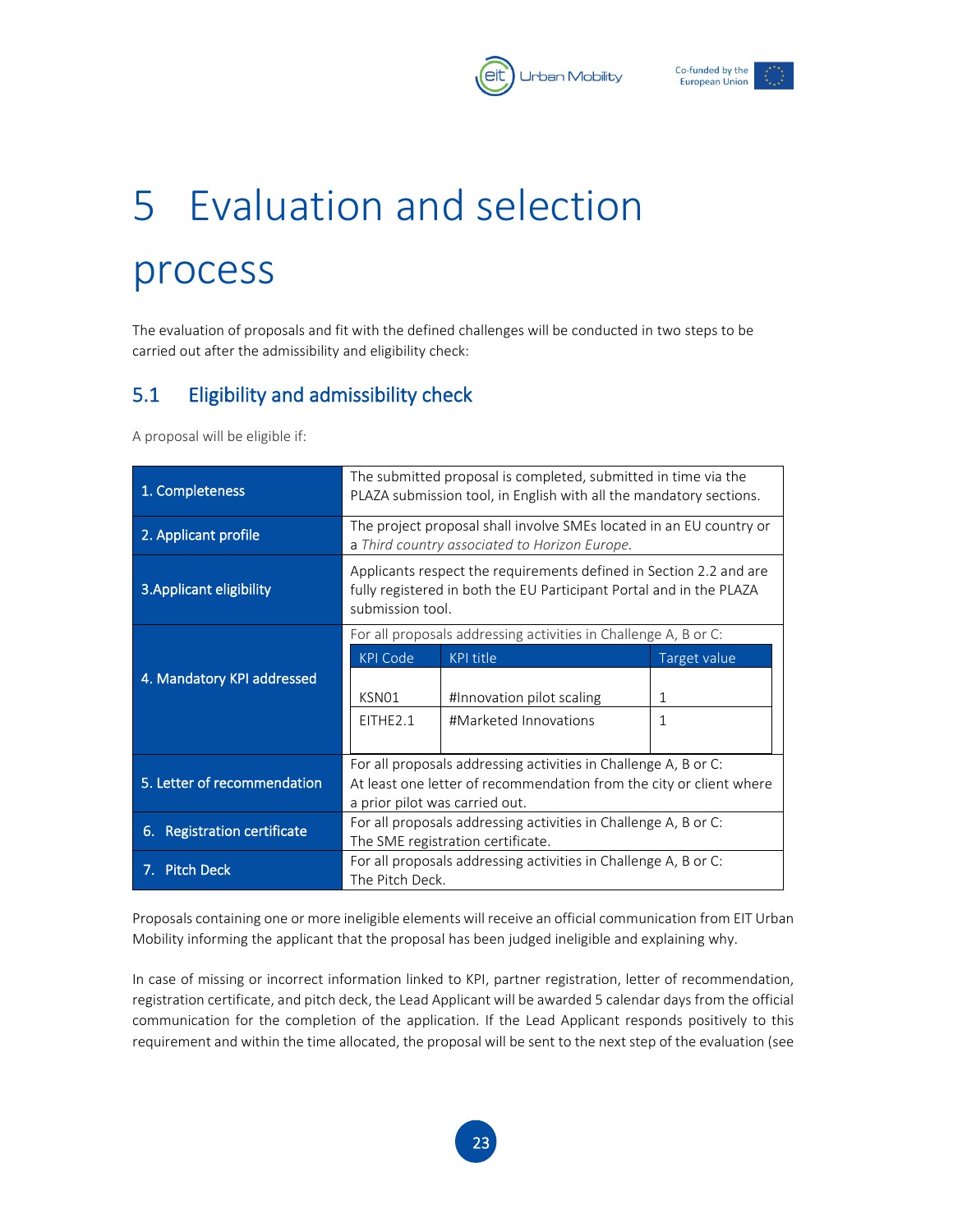



section 5.2 below). On the contrary, if he or she fails to respond or respond after the deadline, the proposals will remain ineligible and will not be further processed. The Lead Applicant will be informed accordingly.

The Lead Applicant of any proposal deemed inadmissible/ineligible who disagree with the ineligibility decision may appeal. This appeal must be made within 5 calendar days after the official EIT Urban Mobility notification of ineligibility (see document *Appeal procedure* linked to the call).

# <span id="page-24-0"></span>5.2 Evaluation process

The purpose of the first phase of the evaluation undertaken by three (3) External Expert Evaluators and two (2) internal evaluation experts is to assess the team capability, impact, excellence and the implementation of the proposals.

# <span id="page-24-1"></span>*5.2.1 Quality Evaluation (1st phase)*

| <b>Score</b> |                                 | <b>Description</b>                                                                    |
|--------------|---------------------------------|---------------------------------------------------------------------------------------|
| 0            | <b>None</b>                     | The information requested is missing (either not filled in nor provided in the text). |
|              |                                 | The information provided is considered as irrelevant or inadequate compared to        |
| Very poor    | the specific call provisions    |                                                                                       |
|              | Poor                            | The information provided lacks relevant quality and contains significant              |
|              |                                 | weaknesses, compared to the specific call provisions                                  |
|              | Fair                            | The overall information provided is adequate, however some aspects are                |
|              |                                 | unclearly or insufficiently detailed, compared to the specific call provisions        |
|              | Good                            | The information provided is adequate with sufficiently outlined details, compared     |
|              | to the specific call provisions |                                                                                       |
|              | Excellent                       | The information provided is outstanding in its details, clarity and coherence,        |
|              |                                 | compared to the specific call provisions                                              |

At the Quality Evaluation Stage, the proposals will be assessed according to the following scores:

The evaluators will independently evaluate each project proposal and will focus on the feasibility and quality of each project proposal to accomplish the objective of the call with the requested resources- and the feasibility of the project management plan.

This phase of the evaluation process will consist of assessing the team capability, impact, excellence, and implementation of the proposals according to the following criteria, scoring and weighting:

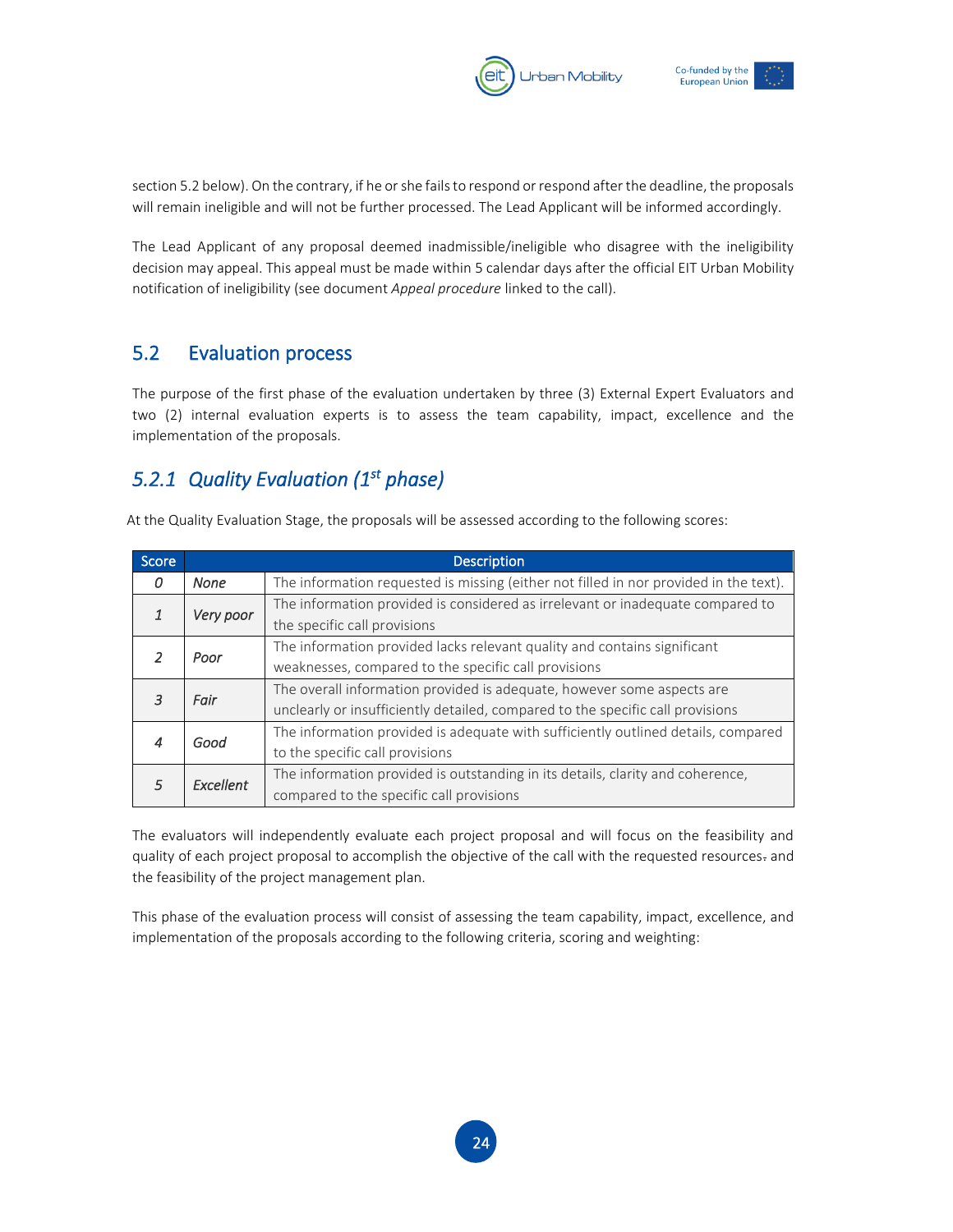



| 1st phase: Quality Evaluation |                                                                                                                                                                                                                                                                                                |                                          |                                            |
|-------------------------------|------------------------------------------------------------------------------------------------------------------------------------------------------------------------------------------------------------------------------------------------------------------------------------------------|------------------------------------------|--------------------------------------------|
| <b>Evaluation</b><br>criteria | <b>Description</b>                                                                                                                                                                                                                                                                             | Max. score in points<br>(for Evaluation) | Weight<br>over<br>final<br>score<br>(100%) |
|                               | The applicant demonstrates the professionalisation of<br>the team to carry out the project (C levels, experience,<br>coachability and hiring plan).                                                                                                                                            | 5                                        | 7%                                         |
| Team capability               | The proposal addresses gender equality and team<br>diversity.                                                                                                                                                                                                                                  | 5                                        | 7%                                         |
|                               | clear<br>The<br>applicant<br>demonstrates<br>stakeholder<br>relations with investors and other partners                                                                                                                                                                                        | 5                                        | 3%                                         |
|                               | The application demonstrates measures to tackle<br>SDGs <sup>4</sup> and contributes to a positive societal impact.                                                                                                                                                                            | 5                                        | 1%                                         |
|                               | The proposal presents adequate performance metrics<br>of the proposed solution (at both quantitative and<br>qualitative level)                                                                                                                                                                 | 5                                        | 4%                                         |
| <b>Expected</b><br>Impact     | proposal presents a marketing and<br>The<br>user<br>addressed<br>engagement<br>plan<br>to<br>specific target audiences.                                                                                                                                                                        | 5                                        | 4%                                         |
|                               | dissemination<br>The<br>proposal<br>presents<br>a<br>and<br>communication plan to specific target audiences and<br>aligned to the challenge area (MGA Article 17).                                                                                                                             | 5                                        | 4%                                         |
|                               | The proposal addresses a financial sustainability<br>strategy according to the EIT Urban Mobility<br>requirements in Section 3.7.3.                                                                                                                                                            | 5                                        | 4%                                         |
| <b>Excellence</b>             | The proposal objectives are SMART (Specific,<br>Measurable, Achievable, Realistic and Time Bound).<br>The proposal objectives are in line with the scope of<br>the challenge addressed and with the Vision, Mission<br>of the EIT Urban Mobility Strategic Agenda and<br>strategic objectives. | 5                                        | 4%                                         |
|                               | The solution (product/service/process) represents a<br>step forward regarding current state-of-the-art<br>innovation (TRL)                                                                                                                                                                     | 5                                        | 7%                                         |
|                               | The proposal clearly presents the achievements of the<br>entity and its piloting experience.                                                                                                                                                                                                   | 5                                        | 7%                                         |

<sup>&</sup>lt;sup>4</sup> Sustainable Development Goals (SDGs), also known as the Global Goals, were adopted by the United Nations in 2015 as a universal call to action to end poverty, protect the planet, and ensure that by 2030 all people enjoy peace and prosperity.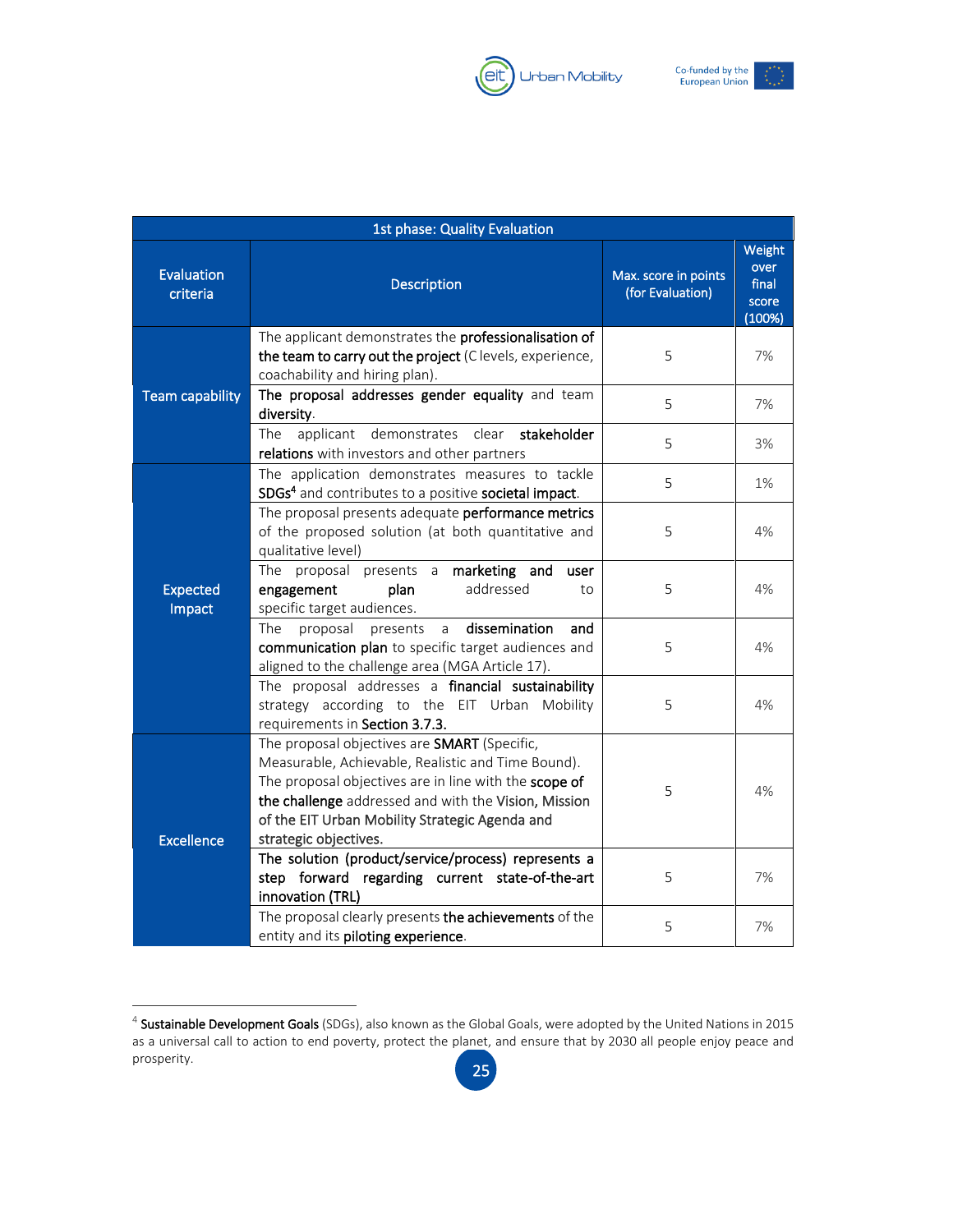



| <b>TOTAL weight</b>          | resources and applicants.                                                                                                                                      | 70% |
|------------------------------|----------------------------------------------------------------------------------------------------------------------------------------------------------------|-----|
| Implementation               | The proposal identifies management structures to<br>guarantee an effective management of the proposal                                                          | 4%  |
| Quality and<br>efficiency of | The proposal presents a coherent and effective work<br>plan, including appropriateness of the allocation of<br>budget (value for money), tasks, and resources. | 14% |

The total weight of the first phase of the evaluation process is 70% distributed as follows:

|                                          | Weight |
|------------------------------------------|--------|
| Team capability                          | 17%    |
| <b>Expected Impact</b>                   | 17%    |
| Excellence                               | 18%    |
| Quality and efficiency of implementation | 18%    |
| Total                                    | 70%    |

A rapporteur will prepare a Summary Evaluation Report for each proposal, based on the evaluations of the (5) evaluators provided through the Individual Evaluation Reports and the Consensus Meetings.

# <span id="page-26-0"></span>*5.2.2 Pitch and portfolio selection (2nd phase)*

The applicants from the 9 top proposals (3 top proposals of each challenge) ranked by the scores received in the quality evaluation and in all cases with a weight equal or above 40% (threshold), will be invited to a pitch with the EIT Urban Mobility Selection Committee and one city representative as an observer. The Selection Committee is composed of the CEO, the COO, and three Thematic Area representatives nominated by the CEO.

This phase of the process will consist of a pitch - presentation of the project to the Selection Committee members and the observer of about 15 minutes which will be evaluated by the Selection Committee. The Selection Committee members will take a decision according to the quality of the presentation based on the following evaluation criteria and scoring/weighting: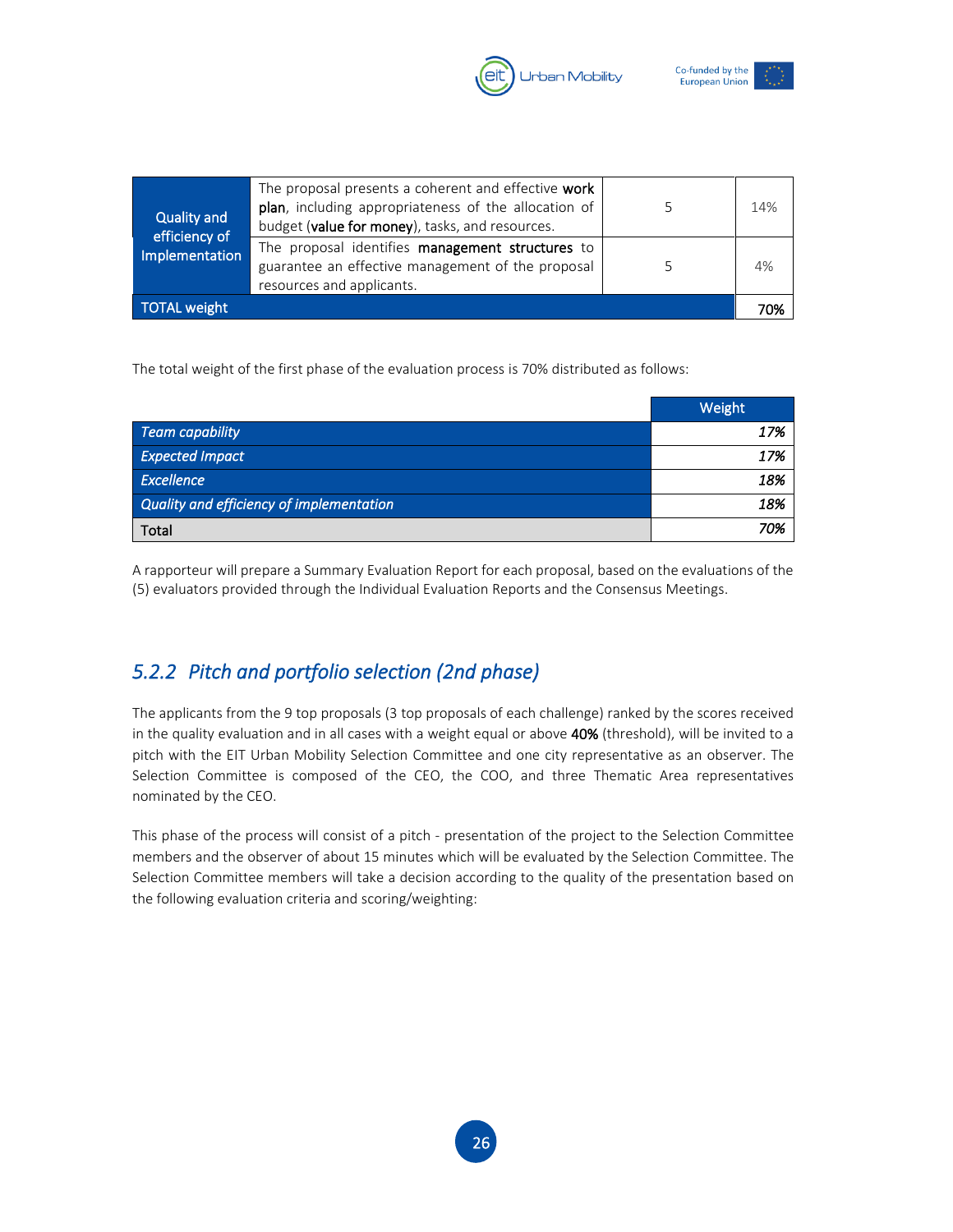



| 2nd phase: Pitch and Portfolio selection                |                                                                                                                                                                                                                                                                                                                                                                                                                                                                                                                                                                                                                                    |                                                    |                                         |
|---------------------------------------------------------|------------------------------------------------------------------------------------------------------------------------------------------------------------------------------------------------------------------------------------------------------------------------------------------------------------------------------------------------------------------------------------------------------------------------------------------------------------------------------------------------------------------------------------------------------------------------------------------------------------------------------------|----------------------------------------------------|-----------------------------------------|
|                                                         | Quality of the presentation                                                                                                                                                                                                                                                                                                                                                                                                                                                                                                                                                                                                        | Max. score<br>in points<br>(for the<br>evaluation) | Weight<br>over final<br>score<br>(100%) |
| Mandatory<br>sections to<br>be included<br>in the pitch | The problem you are solving (and for whom)<br>Your innovative solution (ideally with evidence of<br>product-market-fit), its degree of innovativeness and<br>stage of development. Proposal to implement it in the<br>Challenge.<br>Your market opportunity: market size, potential and<br>scalability of your solution.<br>Business model, pricing and go-to-market strategy<br>$\bullet$<br>Partners and traction<br>Competition and USP (including IP & patents if any)<br>Financial projections (3-5 years)<br>Funding needs and KIC strategic fit with the Call<br>Financial sustainability mechanism proposed<br>Team<br>Q&A | 5                                                  | 30%                                     |

After the Pitch, the Selection Committee will decide on the final pre-selected proposals considering the following factors in line with the KIC portfolio strategic fit:

- Total scoring obtained:
	- Quality Evaluation scoring (up to 70%)
	- Pitch evaluation scoring (up to 30%)

| Quality Evaluation scoring (up to)                     | 70%  |
|--------------------------------------------------------|------|
| Pitch evaluation scoring (up to)                       | 30%  |
| Total scoring (phase $1 +$ phase 2 evaluation) (up to) | 100% |

If proposals have very similar scores, additional consideration will be given to two factors: KPIs addressed and the co-funding rate.

# <span id="page-27-0"></span>*5.2.3 Communication of results to applicants*

The Lead Applicant will receive an email notification with the evaluation results including (if applicable) a set of recommendations/conditions. The communication will set up a defined and non-mutable deadline. The Lead Applicant of a pre-selected project proposal under conditions will need to respond and update the proposal according to these recommendations/conditions within 5 calendar days.